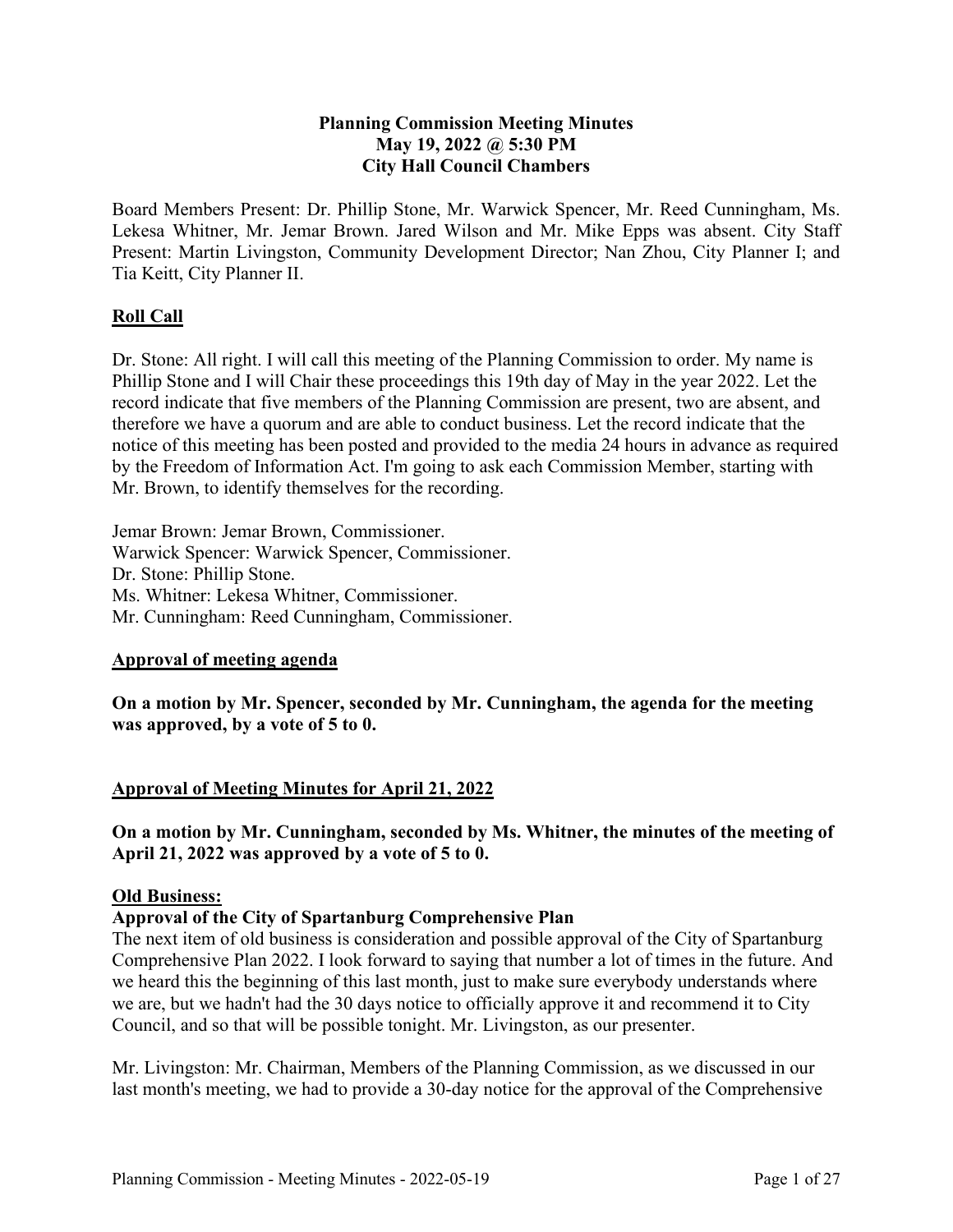Plan. We also had mentioned that there were two elements of the plan that needed to be added to the Comprehensive Plan. We have been in discussions with the consultants, TPUDC, to add the two elements, which is the resiliency element as well as the priority investment area elements. In discussion with them they indicated that it would take them some time to put that document, that information, together. They're actually putting together a cost to do that work as well as a timeframe, and we've asked them put some attention on the priority investment area because that will involve some staff consultation and some other consultations with other agencies. The resiliency element, they believe that they can provide some additional information from the information already collected, but the priority investment area is where they're going to need some additional time to provide more information about that.

When they do provide that information, they will provide that to staff, and we can share that with the Planning Commission as well as City Council. The Comprehensive Plan and the State law does allow for portions of the Comprehensive Plan to be adopted separately. The Commission can adopt separate elements as they're approved, we can also adopt the implementation plan as it's developed. We had some discussions internally among staff about what that looks like in terms of the implementation strategy. That may involve taking the 313 recommendations, narrowing that down to the top 10% of the recommendations in order to accomplish the majority of the strategies. That would be internally, but it may also involve several other agencies and organizations, such as for economic development, the OneSpartanburg, for trails, PAL, and other organizations that may need to be involved as well.

So staff is recommending approval of the Comprehensive Plan. There is some text that needs to be corrected and some structural issues that to be added. One of the structural items that we are considering adding to the Comprehensive Plan is there's a map of the different neighborhoods of Spartanburg. We're thinking about adding all the neighborhood presidents that serve those neighborhoods that are active. So we're adding that along with some changes that were recommended by the public when they saw the final draft as well. We can take public comments and I can answer any additional questions you may have regarding the process. Dr. Stone: Does anyone on the Commission have a question for Mr. Livingston at this point?

Mr. Cunningham: Yeah, I do. If I understand correctly, we could approve the Comprehensive Plan without these modules that are being prepared, correct? We could approve an implementation schedule effectively without the modules?

Mr. Livingston: That's correct, we can do that. The State law does allow you to approve elements of the plan. You can approve the entire plan, but it does allow you to approve and maybe even change the elements of the plan. Those items will have to go through a 30 day process for approval, similar to the Comprehensive Plan. And then also we do want to have public participation for the resiliency element and the priority investment element. So we're thinking that could take a couple of months to add that, but we did not want to wait to adopt the Comprehensive Plan, but it's certainly the Planning Commission's and Council's choice to decide.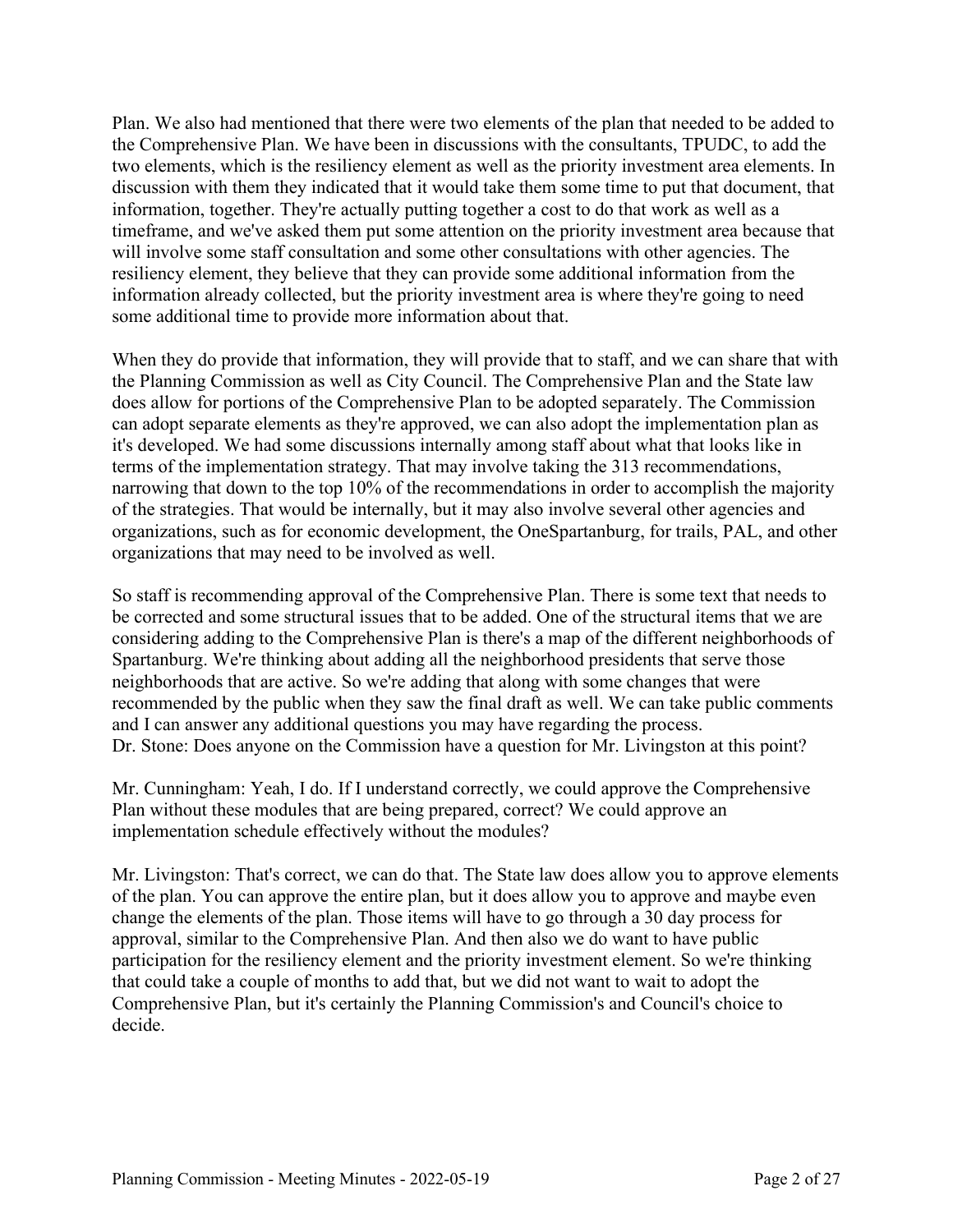Mr. Cunningham: I would be in favor seconding an approval of the timeline once I can see what staff considers is the final draft. If you wanted to approve elements of it would you provide us a draft of the elements to be approved, is that how it would work?

Mr. Livingston: Yeah, we would probably come to you with some type of final document that says this is what the final two elements would look like. And we're going to ask the consultants if they can incorporate the final two elements as part of Comprehensive Plan itself, but we will share the final two elements.

Dr. Stone: So we would be considering the elements that are in this book at the moment would be what we could approve and recommend to Council tonight. And then the motion could be to approve it with the understanding that there are two remaining elements to be presented.

Mr. Livingston: And the implementation strategy.

Dr. Stone: And the implementation strategy.

Mr. Cunningham: But has staff finalized this final document, and there are no additional changes to be made?

Mr. Livingston: There's some minor changes like text spelling. There are some minor changes that need to be made there.

Dr. Stone: That are largely editorial in nature at this point?

Mr. Livingston: Yes, they are.

Dr. Stone: A misspelling or something like that?

Mr. Cunningham: I would like to see that. If we're going to vote on this full document and we have the changes in a red line version, or whatever process you're using, if you're looking at it to make it, then I'm sure it's important.

Mr. Livingston: Yes, we can do that. If you'd like to see the changes that we would like to make, we certainly can hold off tonight and request the changes from the consultants and to bring that back before the final recommendations.

Mr. Cunningham: Well, I don't know to what significance the changes are. When you say typographical or you're correcting spelling errors, that's one thing, but I think we should vote on a complete document.

Mr. Spencer: Is it fair to assume, Mr. Livingston, that given the staff's recommendation and the fact that your characterization of the remaining changes that need to be made are, I would say it's fair to say, relatively minor, that we could tonight approve the Plan for City Council, recommend it to them, and that those changes, between now and the time that the City Council would review the document, could be incorporated without any difficulty?

Mr. Livingston: Between now and the City Council meeting we could certainly attempt to make the changes and send you something for review and send it to City Council. But final changes probably will not be made until we send it to the consultants, and they will make the changes, the text changes as well as any structural changes that need to be made.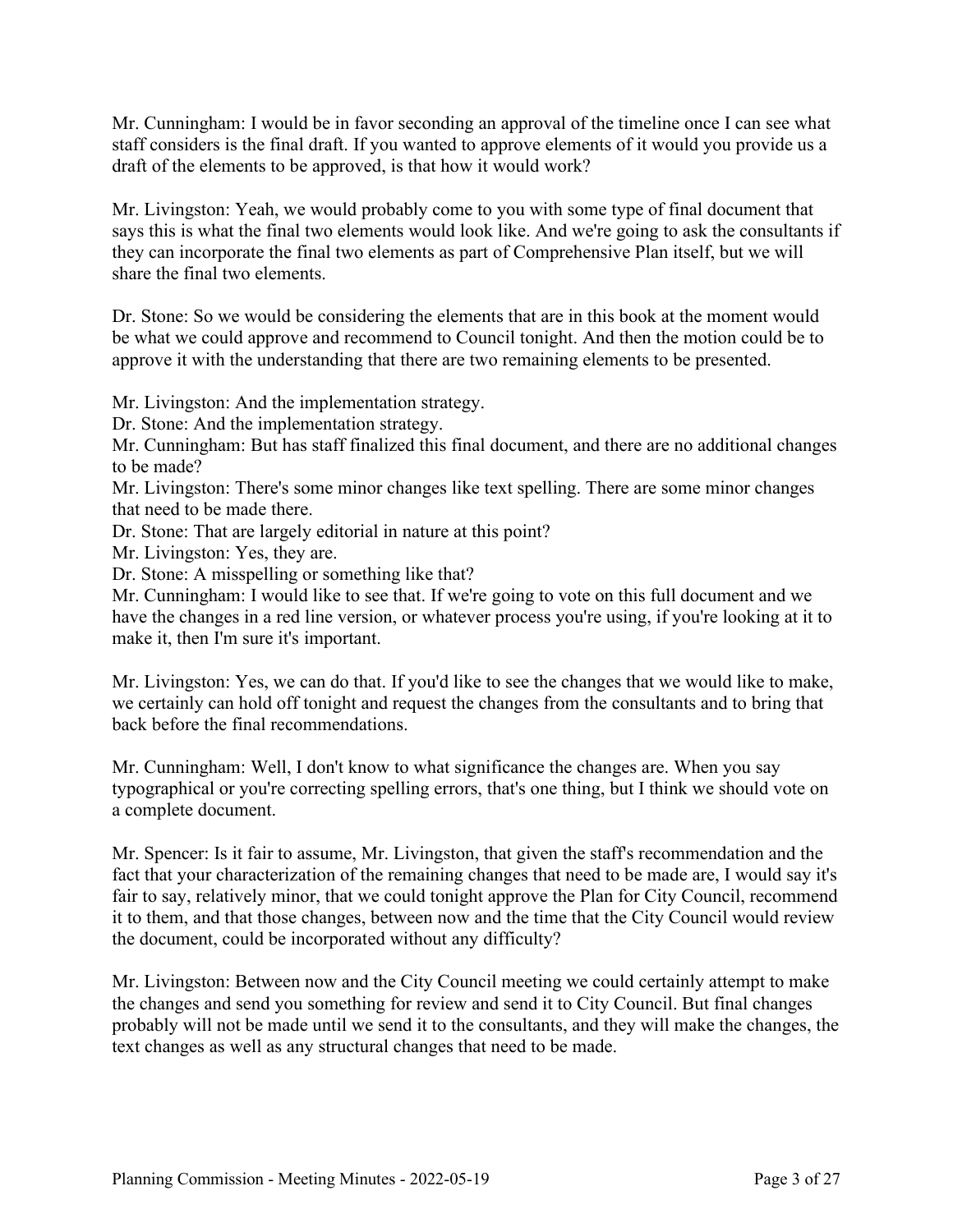Dr. Stone: Is this, the document itself, the digital version that they're probably working off of, I'm assuming that at the moment is still in the hands of the consultant, that you can't walk back over to your office and edit a paragraph.

Mr. Livingston: I can, yes.

Dr. Stone: You can?

Mr. Livingston: Yes.

Dr. Stone: Okay. But we're going to send any of those editorial changes back to TPUDC and let them just-

Mr. Livingston: There's one structural change, which is adding the neighborhood presidents, that's not something we can do on our end, that's something that we're recommending they do. You also asked for some additions to the Planning Commission members that need to be added, they may need to make some structural changes to that page as well. While we can add it, it may shift a lot of the other items and we wanted to make it continue to look professional. Dr. Stone: Sure.

Mr. Spencer: So just to reiterate, your recommendation tonight, yours and the staff's, remains that we resolve to approve the Comprehensive Plan and send it on to the City Council for their approval. And there's no prohibition or concern, no prohibition from a legislative standpoint and no concern from your standpoint, with regard to these additional minor changes, which need to be made and can be made in the course of the movement of the Comprehensive Plan through the approval process. Is that fair?

Mr. Livingston: That's correct.

Ms. Whitner: Were there any parts of the Comprehensive Plan that didn't have any corrections in it?

Mr. Livingston: That didn't have any corrections?

Ms. Whitner: Right, any typos.

Mr. Livingston: What do you mean by 'any parts'?

Ms. Whitner: So is there a section in there..?

Dr. Stone: Like if you were talking about the housing element, or the transportation element, or-Ms. Whitner: Yeah. One piece that is a hundred percent no errors, or is there an error in each of those sections?

Mr. Livingston: There might be a minor error in each of those sections, but again, most of those were spelling corrections.

Ms. Whitner: Right.

Mr. Livingston: There is a section on the education where we were asked to put private schools, majority of the information was public schools. That's one area where we may need to, again, get TPUDC to make sure that that's added as well.

Mr. Spencer: And Mr. Livingston, it's my understanding, and correct me if I'm wrong, that the Comprehensive Plan is a living document and we anticipate that it will evolve over that time. It is a target for our community long term, but nevertheless, these sorts of changes, additions, resetting of priorities, that sort of thing, that's not unusual that that would continue over the course of the next decade, as this plan is resolved and adopted and implemented. Is that fair?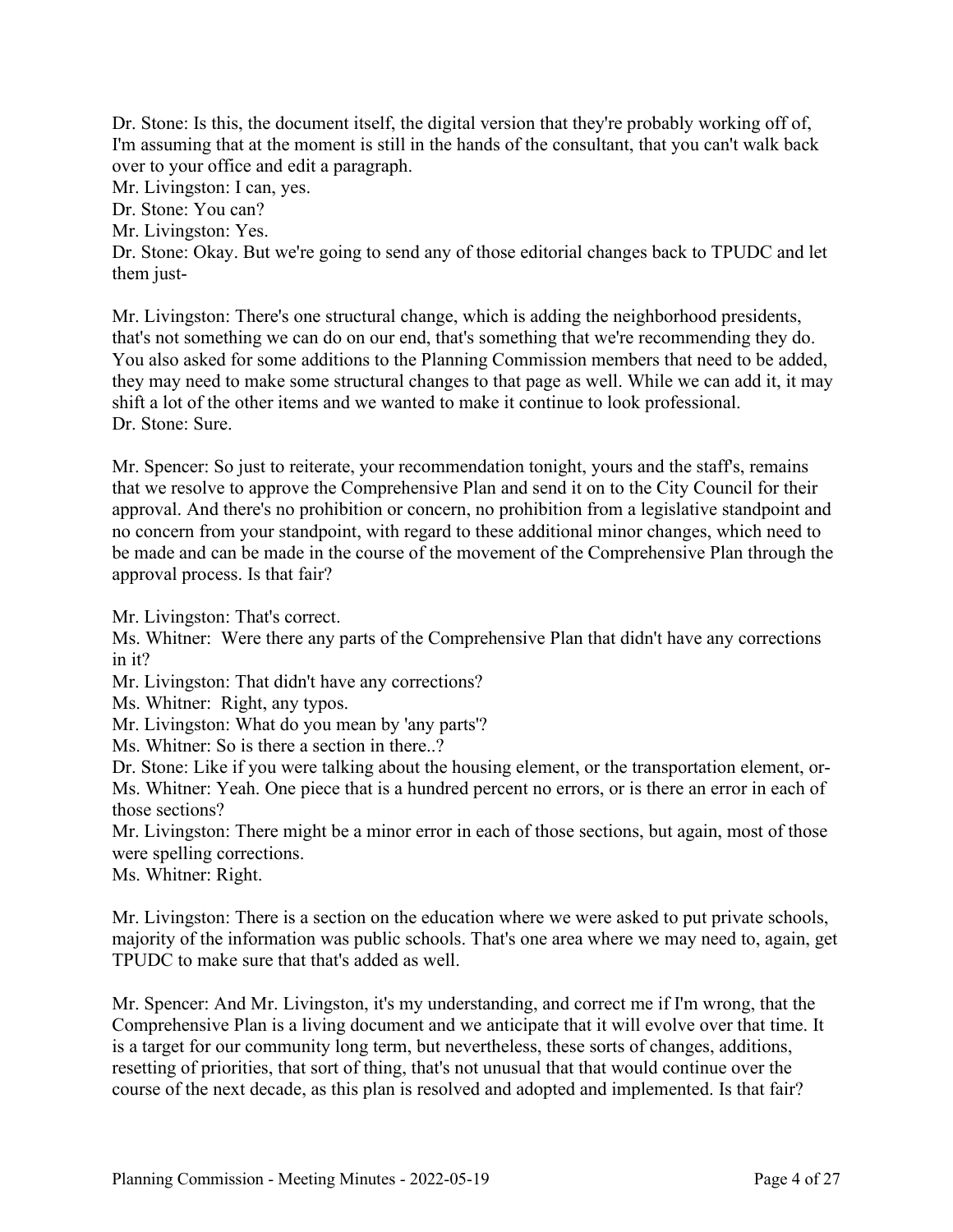Mr. Livingston: One of their recommendations of residents is that we continue to have discussions about the Comprehensive Plan, report to the Planning Commission and Council annually about the Comprehensive Plan. And then residents also want us to follow the State legislation which requires a five year update of the Comprehensive Plan. So based on their recommendations every year staff should be presenting something to the Planning Commission. Residents are recommending an annual presentation to City Council, and that would give City Council an idea of how items are being implemented in the plan.

There was another recommendation that whenever staff members bring something before Council for approval, that we connect it back to the Comprehensive Plan in some way. There was some discussion about that at the last Planning Commission meeting, but also during our discussions about the Comprehensive Plan when we held community meetings. And so there's an opportunity to hear this monthly at the Planning Commission level, and to note anything that we may need to adopt or change. We certainly can do that in house once it's released by TPUDC and we have a complete document, we can make minor changes if necessary, spelling changes, over time. We can even have a complete update in the five year period, but those were some of the recommendations where the Comprehensive Plan is referred to consistently.

We do that now with the Northside Transformation Plan. Whenever we present something to the City Council, we state, "This acquisition or this purchase of property is consistent with the development of the Transformation Plan." We're doing something similar for the Highland neighborhood as well, and so here with the Comprehensive Plan we can do something similar. I believe staff will do that, and we may even do that whenever we do rezonings, take it to City Council, and say, "It is consistent." Well, we do that now. We say it's consistent with the Comprehensive Plan, but if we're doing something outside of a zoning ordinance amendment or the adoption of a new zoning ordinance, we'll refer back to the Comprehensive Plan.

Mr. Spencer: And you mentioned the Northside neighborhood plan and the Highland neighborhood plans, how will those dots be connected to the Comprehensive Plan so that we can be following that plan as implemented and as given voice by the community and based on their input, to ensure that the development within the city is consistent with those plans? How do you envision that happening?

Mr. Livingston: So Council and the Planning Commission can request a presentation about the status of those neighborhood plans. I know on some instances the Northside plan has been presented to Council, including an update. Council and Planning Commission certainly can recommend presentations on the status of plans and ask the speakers to present who are involved in those efforts. To certainly update the Commissioners on the Highland Neighborhood Transformation Plan, we're deeply involved in that. We can certainly ask for someone to come and speak regarding the Northside Neighborhood Transformation Plan as well.

Mr. Cunningham: If there are conflicts between the three, who resolves those and how are they resolved?

Mr. Livingston: So there's typically not a conflict between the Comprehensive Plan and the neighborhood plans, because the consultants that put the plans together have to refer back to the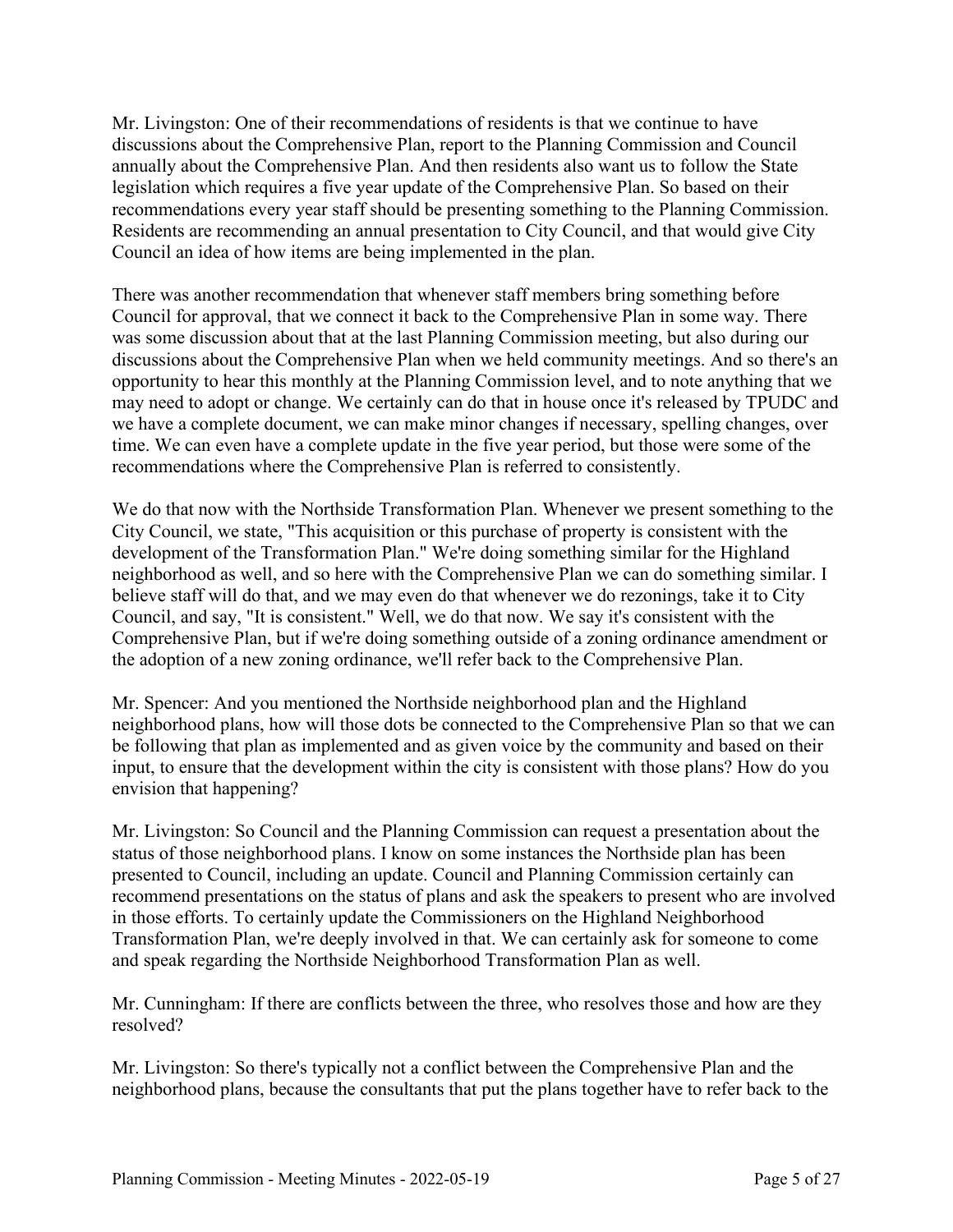Comprehensive Plan to make sure that their neighborhood plans are consistent with the Comprehensive Plan as well. In this case, we have two Comprehensive Plans that were based on the 2004 Comprehensive Plan, so the question is, are they still aligned with the 2022 Comprehensive Plan. I could tell you that the TPUDC team looked at both the Highland and the Northside plan before developing our Comprehensive Plan, to see if there are any conflict or inconsistencies. And so as we go through the Highland plan and the Northside plan, we'll be looking for those as well as the other staff.

Mr. Cunningham: Even those suggestions by I guess survey, who will make the decision whether we have an annual update or a five year update? Who has that responsibility?

Mr. Livingston: As far as Council is concerned, that would be Council that does the updates. The Planning Commission can recommend, because it's in State legislation, that we complete a five year update. Planning Commission can make a request or recommendation for an update to the Comprehensive Plan. You can do that, you can make that request.

Mr. Spencer: But as of right now, it has been 18 years since we have had a Comprehensive Plan. Mr. Livingston: About, yes.

Mr. Spencer: And it's your recommendation that we get going. Mr. Livingston: Yes, it is.

Dr. Stone: Any other questions? If not, I will open a public hearing to see if there's any public comment about the Comprehensive Plan as presented.

Dr. Stone: Anybody who wants to speak about the Comprehensive Plan, come on up. Sherry Barrett: Good evening, thank you for the opportunity to speak.

Dr. Stone: Evening.

Sherry Barrett: My name is Sherry Barrett, I'm the Land Policy Manager with Upstate Forever. I submitted comments last month and you gave me opportunity to speak then. At that time I know Martin had thought that these other elements maybe would be ready. Hearing the update that Martin gave tonight, it's been 18 years, I highly recommend you take the few months to complete the plan, get it right. You want this to be something the community was part of it, you want this to be something that's posted and that you're proud of. To me, if it's a document that's still riddled with typographical errors, if there are a few substantive additions that need to be made just to different sections, on the education front or whatever it is, to me, it's been 18 years, the process has been over 2 years, take the extra months and get it right, and let's be proud of this. That's all I have to say.

Dr. Stone: Thank you.

Speaker 2: Thank you.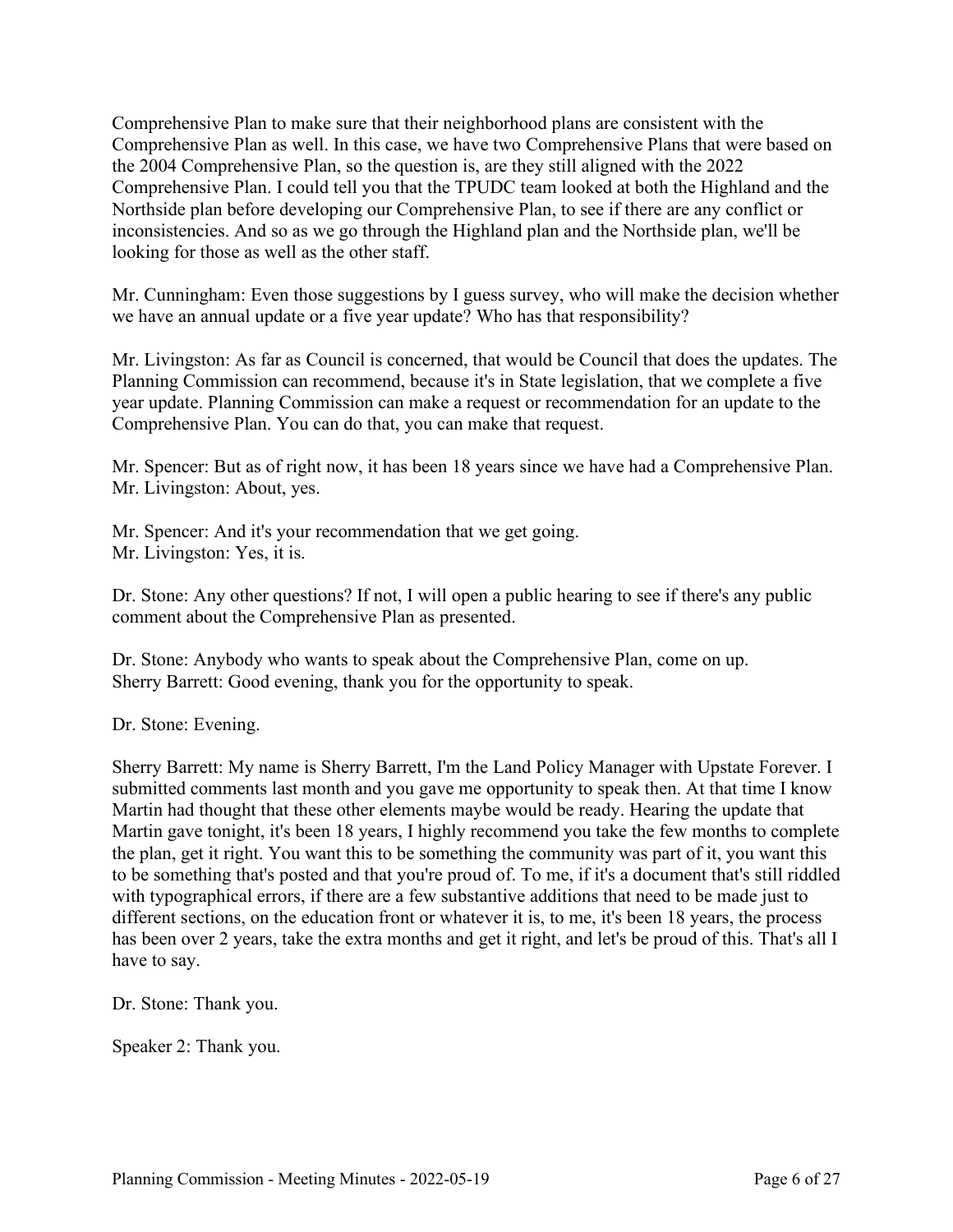Dr. Stone: Anybody else? Seeing none, I guess I will close the public hearing. And we are at Commission deliberation, so our options at this point, as I see it, are to recommend with the understanding that two elements are missing, or to... I don't get the sense that... if we're delaying, we're not delaying for a month. We may be delaying for a month for editorial corrections, but we're not delaying a month for those two missing elements, I don't think we'll have those two missing elements in a month, and so we're then in a waiting game. I'd like to get the land use element approved, just so that we have a basis for continuing to do rezonings, myself, but I'm open to the will of the Commission.

Ms. Whitner: Martin, did you by chance tell us how long it would take them to fix the corrections or typos? Did we get a timeline established?

Mr. Livingston: I didn't provide a timeline, but it probably would take maybe two weeks to correct the text amendments, two, three weeks. If you do approve it, it has to go before Council on June 13th. We have to provide a public notice before it goes to Council. If you do decide to wait, we can certainly bring that timeline back to you in the next month about what it'll take. I suspect it's going to be another two or three months before we actually get everything, the two elements approved. It could be several more months for the strategies, because we need to consult with some other departments and agencies.

I'm hoping we can have all of the strategies completed by the fall, but we're going into the summer and folks take time off, you know how difficult it is to get in touch with folks during the summer months, so that may be the challenge with the implementation strategies. But I do not believe the elements that are missing, two elements, should take more than three months. Again, I haven't heard, we know that our consultants are working on those final two elements, but I don't know how long that will take yet.

Ms. Whitner: But we don't know if they're working on the typographical errors? Mr. Livingston: They're not working on the typographical errors, we're going to be doing that and sending that to TPUDC, to review that systemically.

Dr. Stone: How many are there? Are we talking 20 typos, 200 typos?

Mr. Livingston: The number that I saw, just the initial number that I saw, was probably closer to 20.

Dr. Stone: Okay.

Mr. Cunningham: And Chair, I am strongly of the opinion that we should approve a finished plan. Not a partial plan, not a plan that's almost correct, not a plan that's almost finished. It's noted that we have waited 18 years, the lack of this plan is not obstructing progress of this group, as we see. If there is a segment within the plan or segments that are finished that could be passed and implemented, sent to Council and then used. And for that, I'm in favor of that, but to take the plan without the elements that are being prepared, and say, "There are just a few mistakes in there," and send it on for approval, I am not in favor of that. That's really insane. It's tantamount to a contract with the public, and I have never signed a contract unless it was correct. I don't mean to be an obstructionist but that's how I feel.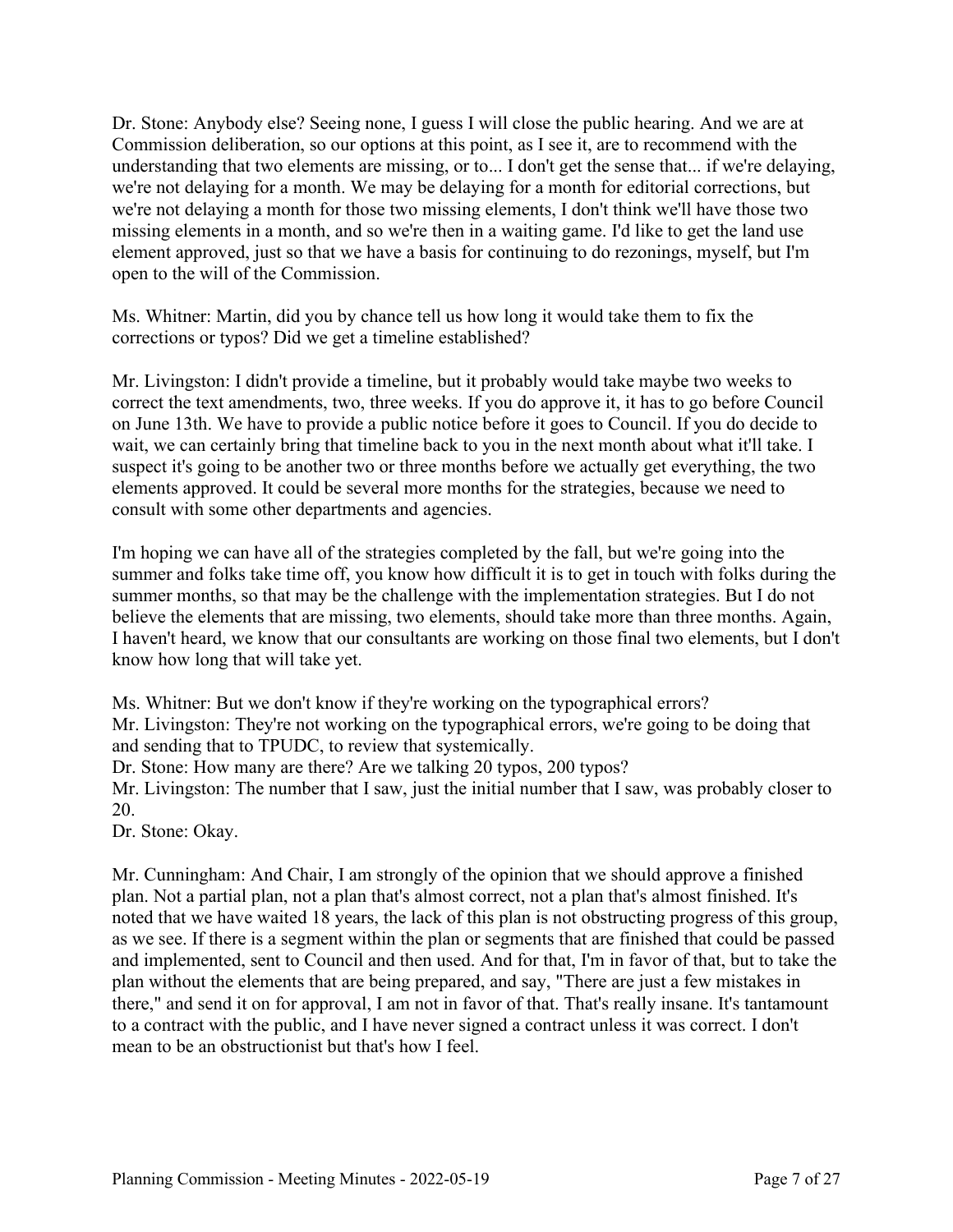Mr. Spencer: If a Comprehensive Plan is not approved and recommended that it be moved to City Council for a vote, as zoning issues arise and come before this body, what rules will we apply? What plan elements will we apply? Will we continue to apply the 2004 plan, or will we begin to let this 2022 plan begin to guide our decision making and the vision for the city?

Mr. Livingston: We can refer to the current as information, as you will see tonight, we have a rezoning case, where we've used the 2022 comprehensive plan for information only. It cannot be used to make decisions on rezonings. We have to use the previous plan. We can provide information on it, as part... This is what's in the comprehensive plan for 2002 relayed back to the rezoning request, rezoning case, or methods. We can certainly do that. If you decide to hold off on the comprehensive plan, we will just need to make the public aware and council aware, if they do ask, "What's the hold up?"

Mr. Cunningham: Could the land use segment be approved?

Dr. Stone: That's kind of what I was going to ask as well. And it may not be able to be approved tonight. Because I would... I find Mr. Cunningham's argument persuasive, honestly. I had hoped to be able and come approve what we have tonight. And I don't think 20 errors is riddled with typos obviously, but I'm also thinking it ought to be... If there's stuff that we know isn't quite right yet, I would have approved it even with two missing elements to go to... I would have been okay with that but I'm also willing to wait a little longer. But if we could get that one element into... if we knew that one was good, I would... maybe we could approve that next month so that we could get that one underway.

Dr. Stone: Land use element... Future land use map. Because I think that future land use map is what we can then... If Council would also bless that, we could begin to use that as our primary basis, right?

Mr. Livingston: If it's under the legislation, I understand yes.

Dr. Stone: Okay.

Dr. Stone: Yeah. Is there a motion to table is matter until the June meeting?

### **On a motion by Mr. Spencer, seconded by Mr. Cunningham and Ms. Whitner, the motion to table the item until next months meeting, by a vote of 5 to 0.**

Dr. Stone: Any opposed? And it is done. We will be back on this next month. And we will... And just to be clear, what we're hoping for is to be able to... If the elements can be corrected, if all the elements can be in place except for the two missing, that we might be able to do that. And certainly the land use element would be good to approve, and the future land use map would be good to approve in June if that's possible. And then we'll see where we are on the other records.

Mr. Spencer: And Mr. Coler will confirm that.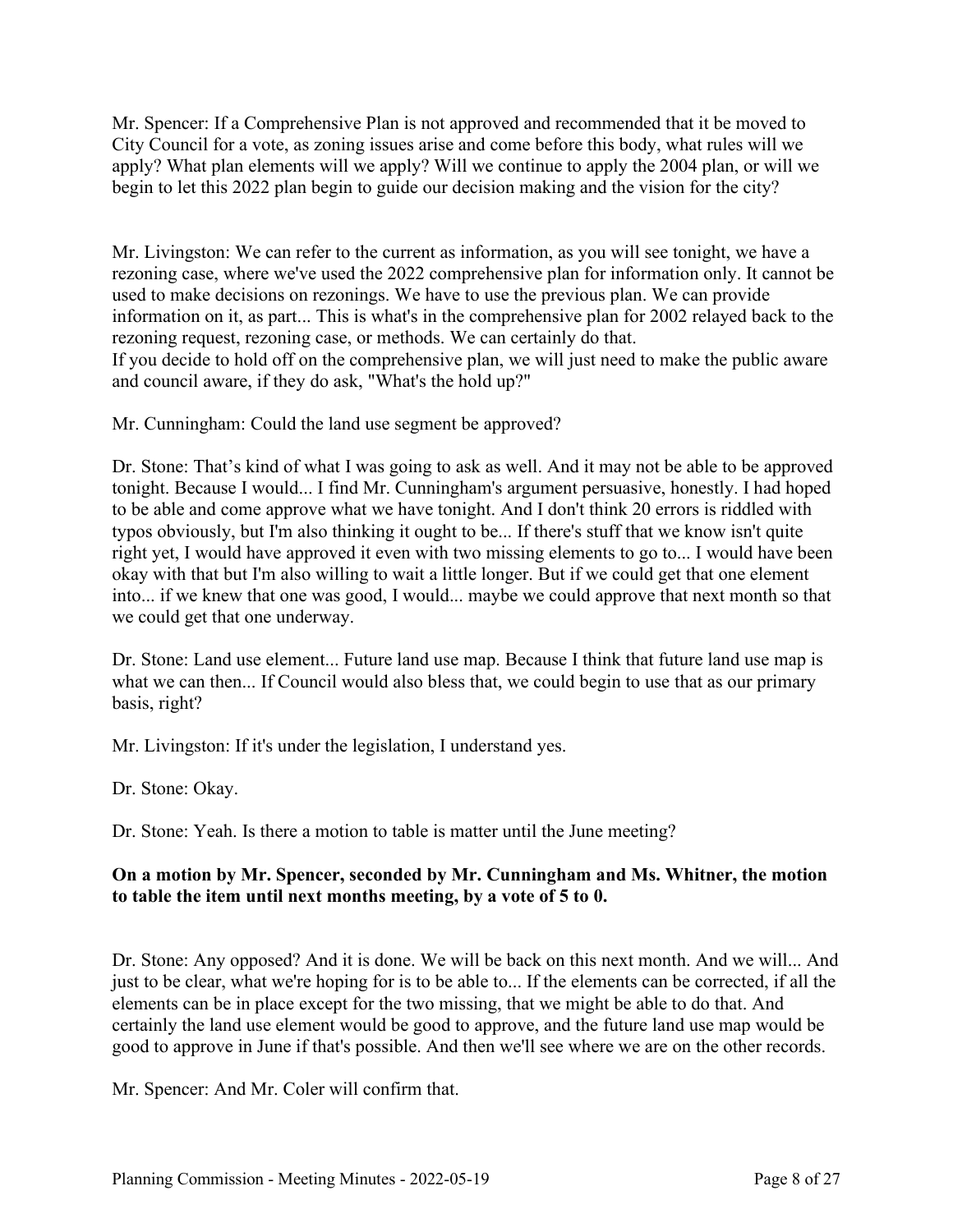### **New Business:**

Dr. Stone: And Mr. Coler will confirm, the city attorney will confirm whether we can begin to use at least the land use element, is a factor. All right, the next item for business, a new business. The planning commission has received a rezoning request regarding the property located at 2721 and 2751 East Main Street to change the current zoning status of B-1 to B-1 planned development district. Ms. Keitt?

**The Planning Commission has received a rezoning request regarding the property located at 2721 and 2751 E. Main Street (TMS: 7-09-00-024.00 and 7-09-00-024.01); to change its current zoning status of B-1 to a B-1 PDD (Planned Development District). The applicant is seeking a rezoning in order to build townhomes with more flexibility and creativity outside of the B-1 zoning requirements per the City of Spartanburg Zoning Ordinance. (Owner: Diane L. Allen / Applicant: Dustin Kinnunen, Jupiter Contracting).** 

### **REQUIRED FINDINGS**

The City of Spartanburg requires rezoning applications to meet certain criteria and the Planning Commission must take the following findings of reasonable conformance in order to recommend a change of zoning.

**Planning Staff offers the following analysis relating to each of these required findings:**

## **ANALYSIS OF REQUIRED FINDINGS**

The Zoning Ordinance enables Council to change the Zoning Ordinance or Map following public notice and hearing. The Planning Commission reviews and recommends action on proposed zoning changes at its regularly scheduled meetings. The following comments are based on established criteria:

## *1. Consistency (or lack thereof) with the Comprehensive Plan*

**The 2004 Comprehensive Plan provides the historial context of this area:** *The Hillbrook neighborhood is situated at the eastern edge of the City. A large portion of the area was annexed into Spartanburg in 1989. Zoning was established to reflect existing land use. The neighborhood is bordered by East Main Street to the north and FemwoodGlendale Road to the west. Webber Road crosses through the approximate center of the area in a north-south direction, and Zion Hill Road forms the border of the neighborhood, as well as the city limits, to the northeast... Since 1999, the zoning in this area has changed from B-4, Heavy Commercial to a less intense use of B-1, Neighborhood Shopping District and R-15 Single Family District. These zoning designations are in conformance with the planning designations of the 1999 Comprehensive Plan.*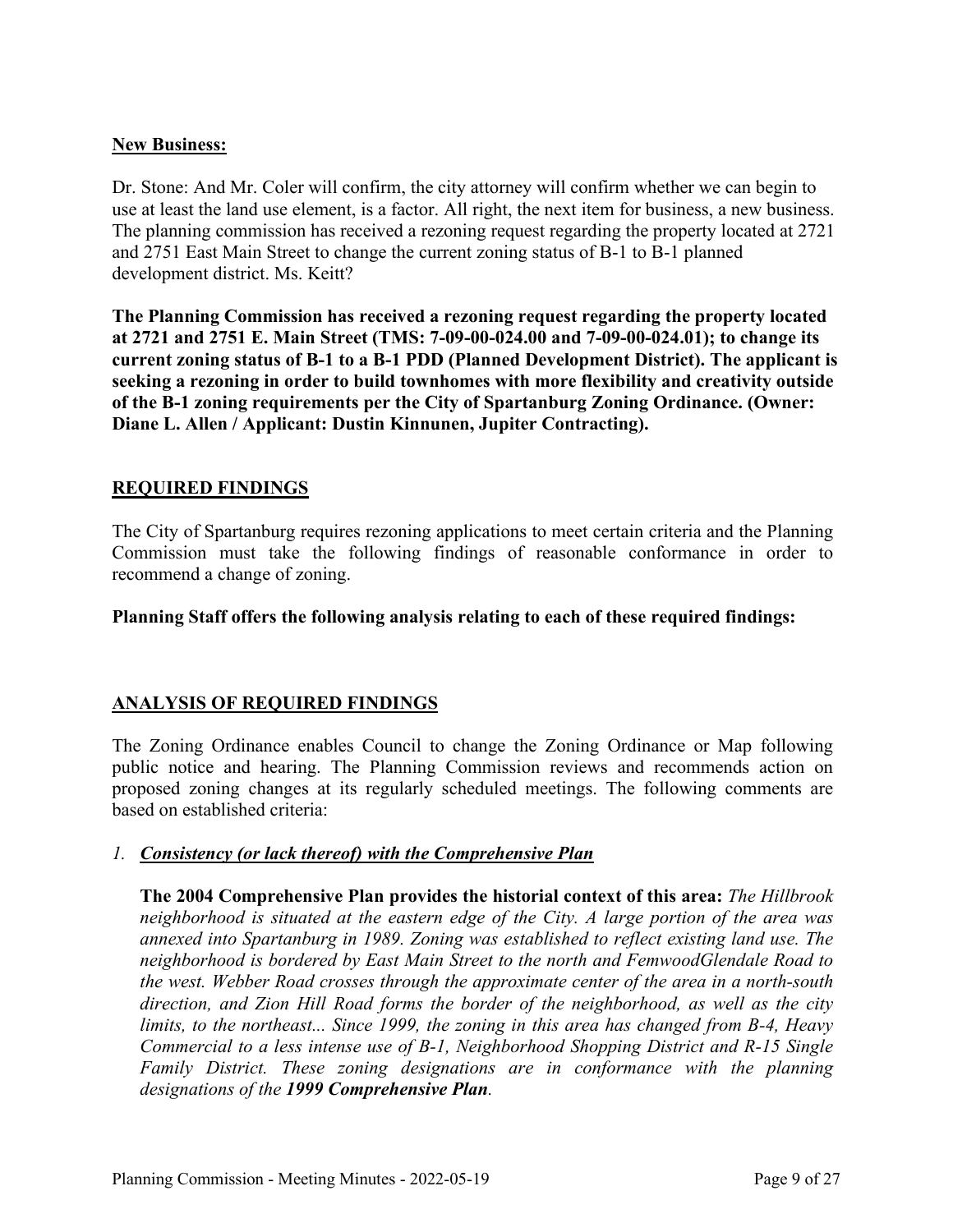The not yet adopted 2022 Comprehensive Plan continues the exisitng zoning desingations for East Main Street. Infill develolpment opportunities are encouraged on vacant lots along the East Main Street corridor. The proposed townhome development is consistent with the 2004 & 2022 Comprehensive Plan.

# 2. *Compatibility with the present zoning and conforming uses of nearby property and with the character of the neighborhood*

 A townhome development is compatabile with the present B-1 zoning. Multifamily residential is the only housing product allowed in the B-1 zoning district. B-1 is defined as Neighborhood Shopping, which is perfect for the East Main Street Corridor.

### From the Zoning Code:

These districts [B-1] are intended primarily to serve the needs of the surrounding residential neighborhood, providing goods, and services that are day-to-day needs, generally classed by merchants as "convenience good and services". Businesses which might tend to be a nuisance to the immediately surrounding residential developments are excluded, even though the goods or services offered might be in the convenience category or classification

# **Townhouses are a style of multi-floor home that share one to two walls with adjacent properties but have their own entrances.**

**From<https://www.bankrate.com/real-estate/what-is-a-townhouse/>**

**A multi-family home is a single building that's set up to accommodate more than one family living separately. That can range from a duplex, which has two dwellings within a single building, to homes or small apartment buildings with up to four units. From <https://www.bankrate.com/real-estate/what-is-a-multi-family-home/>**

There are two single family homes just east of the site, both built in the late 1950s, prior to the City of Spartanburg adopting a zoning code. At this present time, these homes are considered nonconforming structures, while the proposed townhome development would be a conforming development. The Cypress Creek Community, located in the rear of this site is primarily zoning R-15, Single Family Residential District and is maintained by an HOA.

Diagnoally across from the site is Eden Terrace, a Senior Living Community, however, the remaing properties along the East Main Street corridor are commerical businesses, fulfilling the requirements of the B-1 Zoning District.

## 3. *Suitability of the property affected by the amendment for uses permitted by the district that would be made applicable by the proposed amendment*

The site is suitable for the propsed townhome development. With B-1 permitting multifamily development, the bordering single family community in the rear of the site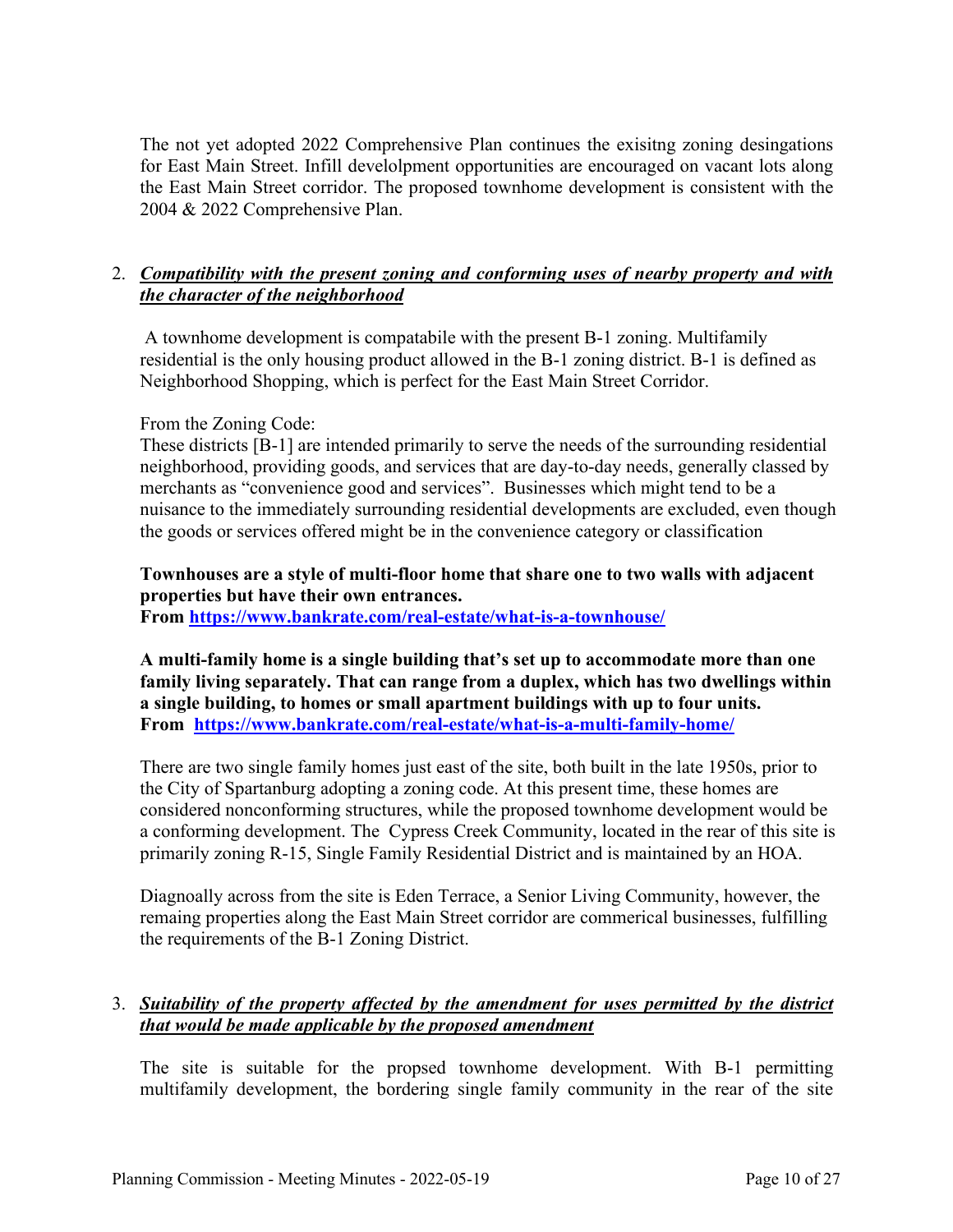continues a residential owner occupied environment. The proposed rezoning to a B-1 PDD gives the developer the opportunity to increase the housing density on the site, yet ensures that green space is located within the development while meeting the required setbacks. The proposed new 30 townhomes will have front and back yards, with green space in the rear, creating a insular community feel.

The increase in the number of residents contributes to economic development on the Eastside. Resients are within walking distance to the Ingles Market, Dollar General, and nearby restaurants.

### 4. *Marketability of the property affected by the amendment for uses permitted by the district applicable to the property at the time of the proposed amendment*

The East Main Street Corridor is lined with a variety of businesses, including grocery stores, chain restaurants, mom & pop restaurants, and gas stations. The current zoning supports the marketability of the property and the site sits ready for a permitted development within the B-1 zoning district. A commerical development and/or a multifamily development will fit right in along this corridor.

Combining both 2751 & 2721 E. Main Street (proposed) provides just under 350 linear feet of street frontage which could either deter certain commerical real opportunities due to the site's small size, yet be the perfect development opportunitiy because of its quaint size and location. The site borders a single family residential district so this location may not work for certain approved B-1 businesses.

# 5. *Availability of sewer, water and storm water facilities generally suitable and adequate for the proposed use*

This site is within the City of Spartanburg, therefore sewer, water  $\&$  storm water facilities are immediately available. The burden will be on the civil engineer to demonstrate how the proposed infrastructure is adequate to meet the need of the proposed 30 units. This will be worked out in the site plan review with the City of Spartanburg's engineering and planning departmnt.

## **STAFF'S ANALYSIS & RECOMMENDATION**

Given that multifamily residentail is allowed in B-1, Staff recommends approval for the rezoning to a B-1 PDD. The proposed townhome development in the eastside increases not only the number of homes available, but provides the option to live along a commerical corridor that allows residents immediate options for shopping. The development meets the growth and conservation of the 2004 & 2022 Comprehensive Plan by offering infill development along the main thoroughfare though the City of Spartanburg.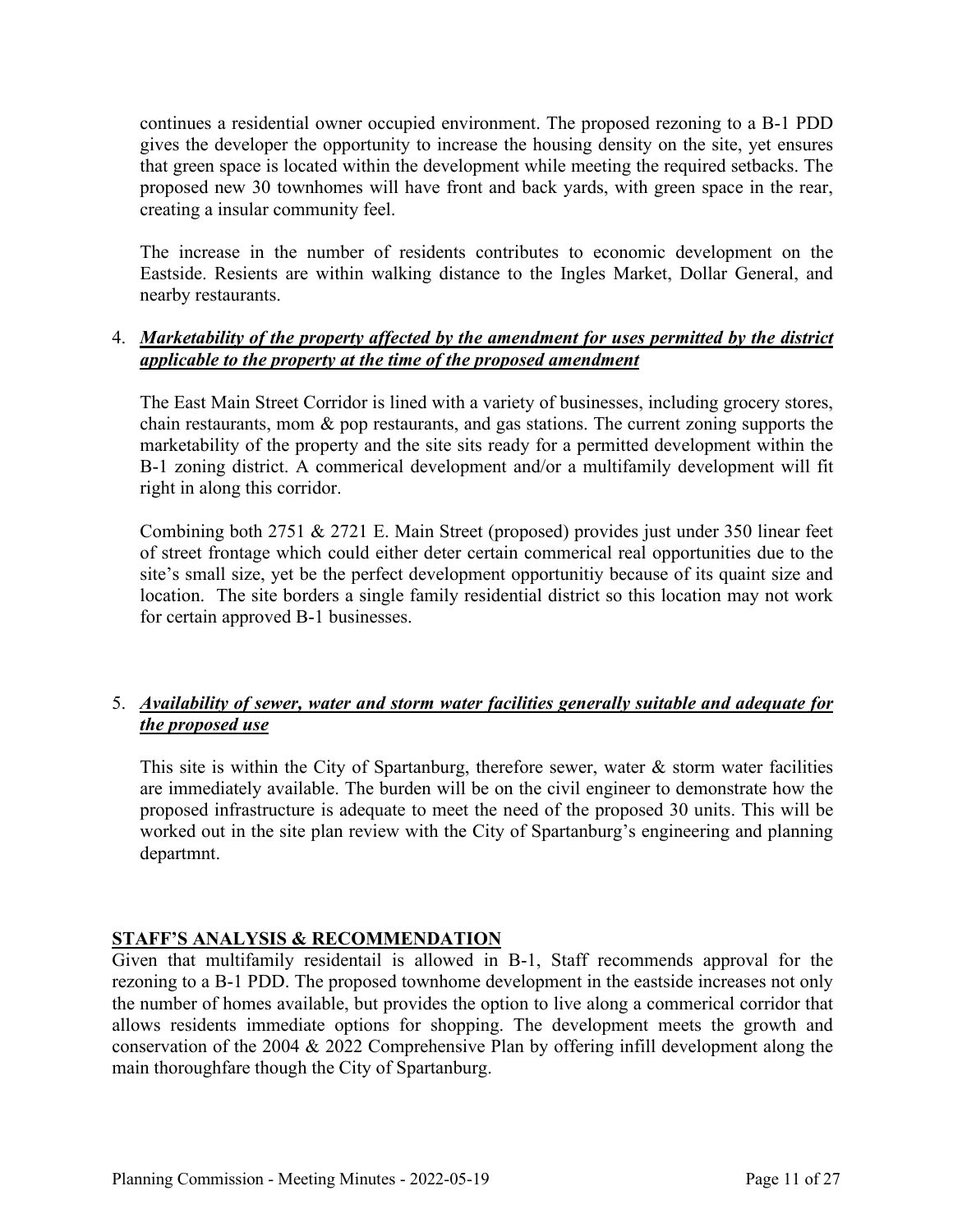According to Section I Adoption and Interpretation of the City Of Spartanburg Zoning Ordinance, § 105 Purpose, "The purpose of the zoning ordinance is to implement the land use element of the comprehensive plan for those purposes set forth in S.C. Code § 6-29-710." This S.C. Code section states that the "Zoning ordinance must be for the general purposes of guiding development in accordance with existing and future needs and promoting the public health, safety, morals, convenience, order, appearance, prosperity, and general welfare" of properties inside the City Limits.

One of the reasons for the Comprehensive Plan and City Zoning Ordinance is to have zoning classifications that allow certain uses in conjunction with adjacent properties that may be considered "less intense" uses. For this reason, the purpose is to protect the less intense uses from adverse impacts on their property with regard, but not limited to, noise and/or light pollution, traffic congestion, and any other adverse impact that a higher intense use could cause on a surrounding less intense use.

#### **WRITTEN PUBLIC COMMENTS**

Notices were sent to property owners within a 400 ft. radius of subject properties. 11 Notices were sent regular mail and 4 sent through certified mail. A **planning information meeting** was held on Wednesday, May 11, 2022, at 5:30 PM at the City Council Chamber to discuss the rezoning request, review comments, and address concerns. The **Planning Commission** Meeting is Thursday, May 19, 2022 - 5:30 PM.

#### **FUTURE PROCESS**

Under State law, if the Planning Commission recommends approval of this application, staff will schedule the matter for another public hearing and First Reading of Ordinance by City Council on **Monday, June 13, 2022 - 5:30 PM**. If the matter receives first reading approval, it will then go before the City Council for a Second and Final Reading **Monday, June 27, 2022 - 5:30 PM**. The public hearings will be publicly noticed.

As a PDD- Planned Development District, the Developer must submit perliminary plans to the Planning Deparement within (6) months. Following Staff approval, the preliminary plans return before the Planning Commission for final approval.

If the Planning Commission recommends against the application, the negative recommendation will be forwarded to the City Council. In this case, a public hearing before the City Council will be conducted only if the applicant submits a written request within a two week period following the Planning Commission's action.

On Thursday, May 19th at 5:30 PM the Planning Commission may act to support or oppose the application, with or without changes to the proposal. The Commission could also continue the matter if additional information, testimony or dialogue is deemed necessary.

Dr. Stone: I think we approved the final site plan.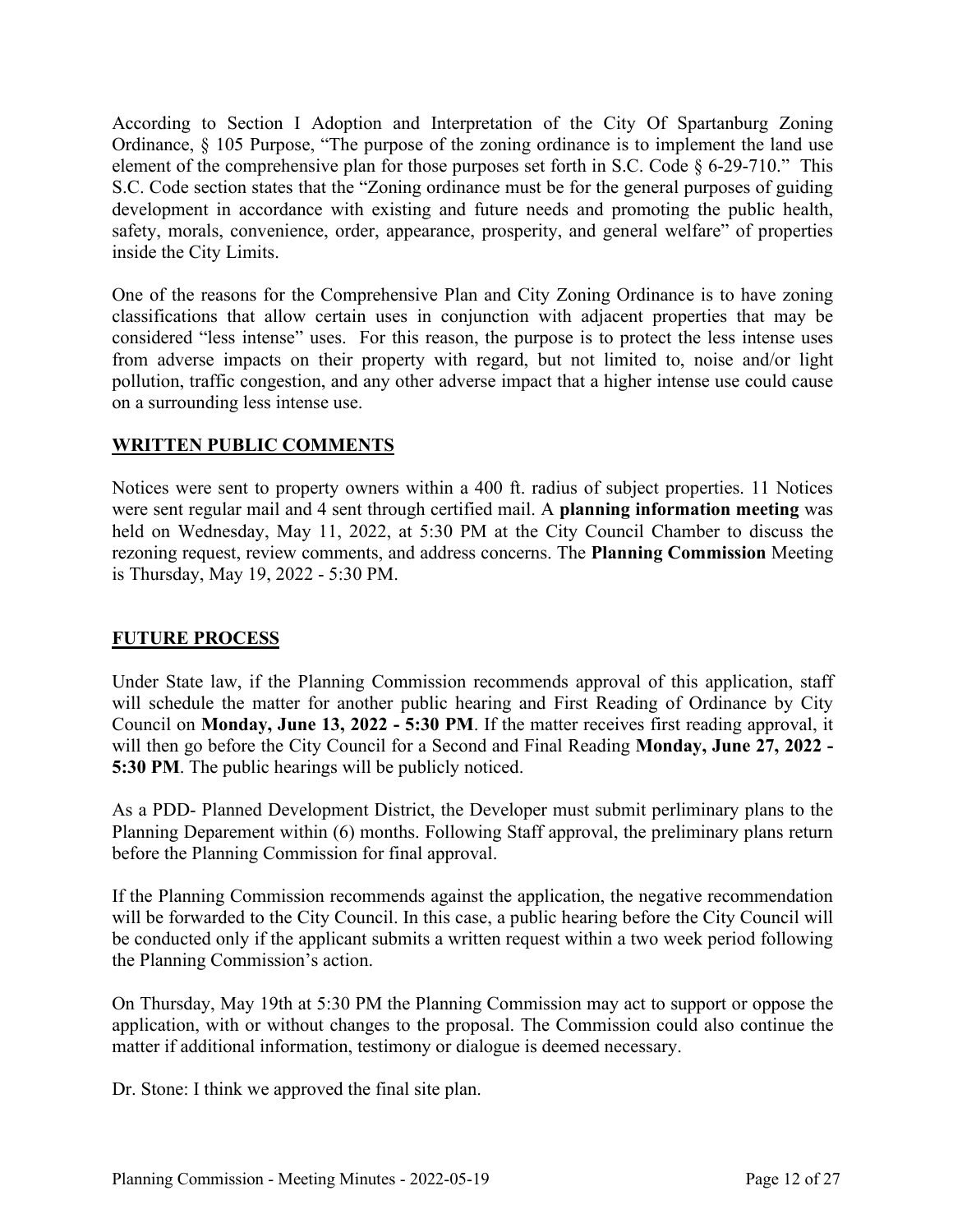Mr. Cunningham: I have a question.

Dr. Stone: Yes sir.

Mr. Cunningham: This purple section. Could you clarify what it is?

Ms. Keitt: Zoning is B-4, and it's Foster's Nursery.

Mr. Cunningham: It look like it encroaches on the R-15 blocks. Is that correct?

Ms. Keitt: Probably not and probably. Maybe for the sake of accuracy and boundary lines it should not, but in this image it does encroach.

Dr. Stone: So there's the overhead view and it's actually kind of funny. That property goes way back. But it seems to me like there's nothing built on that part of the property.

Mr. Cunningham: Yes. I was just wondering because I wasn't quite sure what the legend says it was and whether it did in fact overlap clear the views of the property. Ms. Keitt: It does. There would be a question for a survey or a department the details. Mr. Cunningham: Thank you.

Ms. Keitt: Traveling west there's over 26,000 vehicles on that road east into Spartanburg County using the SCDOT website and their traffic counts.

Ms. Whitner Is there additional development?

Dr. Stone: So I saw something recently, I think there is further out in the county, going towards Clifton. I've seen some development going but that's out of our jurisdiction.

Ms. Keitt: Are you referring to housing? Mr. Whitner: Yes.

Ms. Keitt: Staff does recommend approval.

Dr. Stone: Any other questions for staff? I think at this point it's appropriate to hear from the developer or the representative if they would like to make some comments.

Dustin Kinnunen, developer, applicant.

Dr. Stone: All right, and I'm going to swear you in since you're presenting testimony. You swear to tell the truth?

Mr. Kinnunen: I do. Dr. Stone: Thank you sir.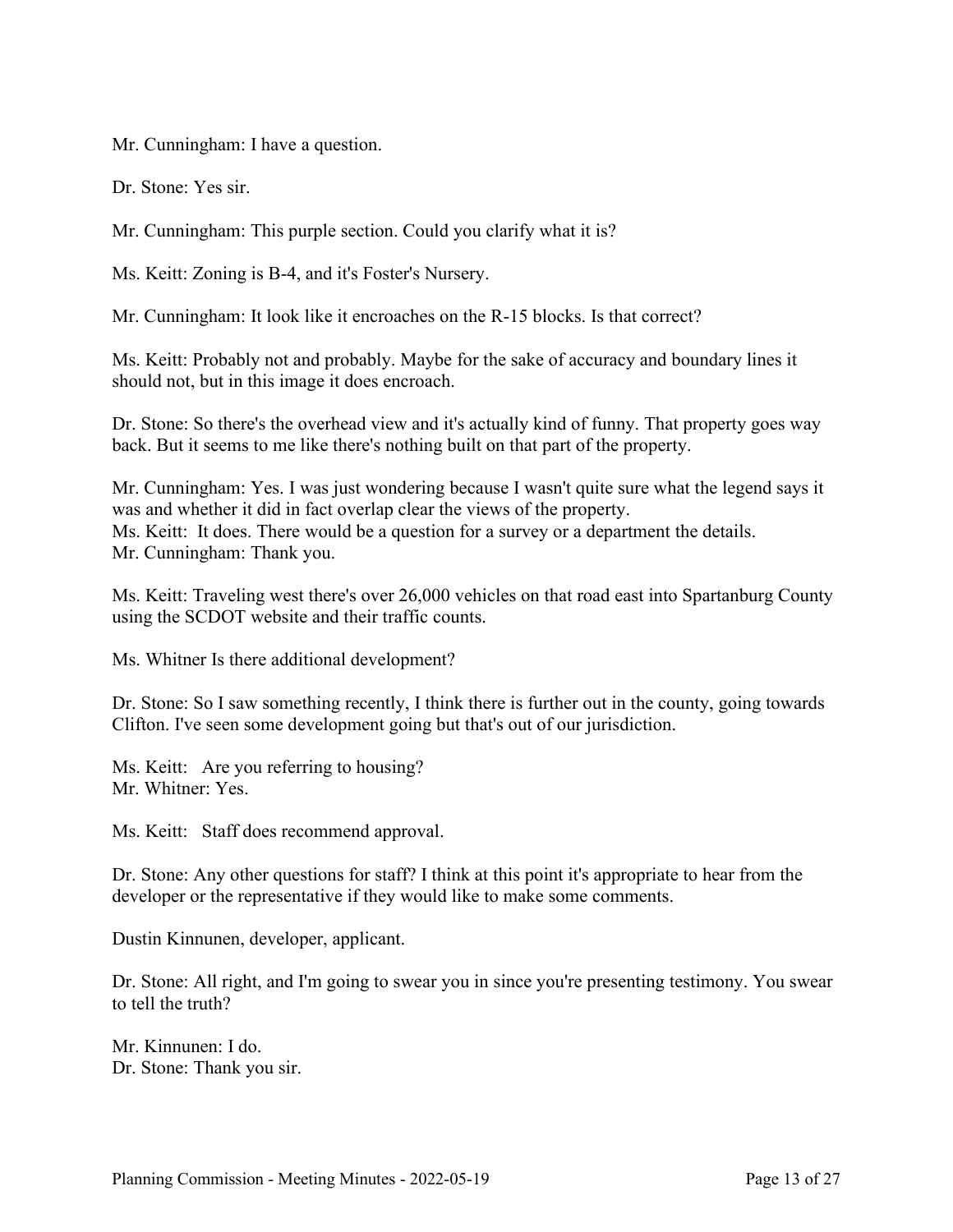Mr. Kinnunen: So what we're trying to do is sell townhomes which would be owner occupied. In the current zoning state, somebody could build a larger apartment complexes, which we've talked to the staff here I guess. And they believe that owner occupied as well, Spartanburg needs, not large apartment complexes. So what we need is just really the lot width, the 50 foot minimum because you can build an apartment complex and it's all one long lot.

Mr. Kinnunen: So we are not exactly increasing density what could be, you know what I'm saying? I don't know the exact number you could get on it but it's not as many as they would be allowed right now new apartment complexes.

Dr. Stone: And we probably will ask staff to give us... Because they would probably do some math and figure out exactly what it could be under the current zoning if it were to be on which might be an interesting figure to compare it with.

So just to clarify, you were saying... your intent is to have owner occupied townhomes?

Dr. Stone: And that's what I was guessing looking at the preliminary site plan which you have it platted, that you've actually got parcels. And then there would be, I guess, a homeowner's association that would own the common property and-

Mr. Kinnunen: Yep. Our intention is to put on like a playground for the children. We're going to be selling them so it's going to be like affordable houses versus the price of single-

Dr. Stone: Hope not legally affordable housing, but yes.

Mr. Kinnunen: Relative to what single family homes are going for now. What we're looking at, this is what people are going to need in order to own their own.

Dr. Stone: What are you thinking is your price point roughly?

Mr. Kinnunen: I mean we've talked with the real estate agents and they think we're right around 270.

Dr. Stone: Okay.

Mr. Kinnunen: And you get almost 1500 sq ft with a garage with your own front and back yard with access to the playground and things like that.

Dr. Stone: Two or three bedroom?

Mr. Kinnunen: Three bedroom.

Dr. Stone :Three bedroom.

Mr. Kinnunen: Two and a half bath.

Mr. Kinnunen: Yep, they're all identical except for obviously the end units have more windows, but otherwise the layouts are the same.

Dr. Stone: Other questions. I jumped in and started asking questions. Go ahead, if anyone has a question.

Ms. Whitner: I love the idea of them being for sale, and that there's an affordable component. I do believe that access to leads to generational wealth. So I guess it's more of a question for the city and I think we have to ask this later to Martin, if the down payment assistance for the city, will it apply to these new units they're considering to develop. So the city limits, right?

Dr. Stone: It's in the city limits since we're considering.

Ms. Whitner: So I'll ask Martin later.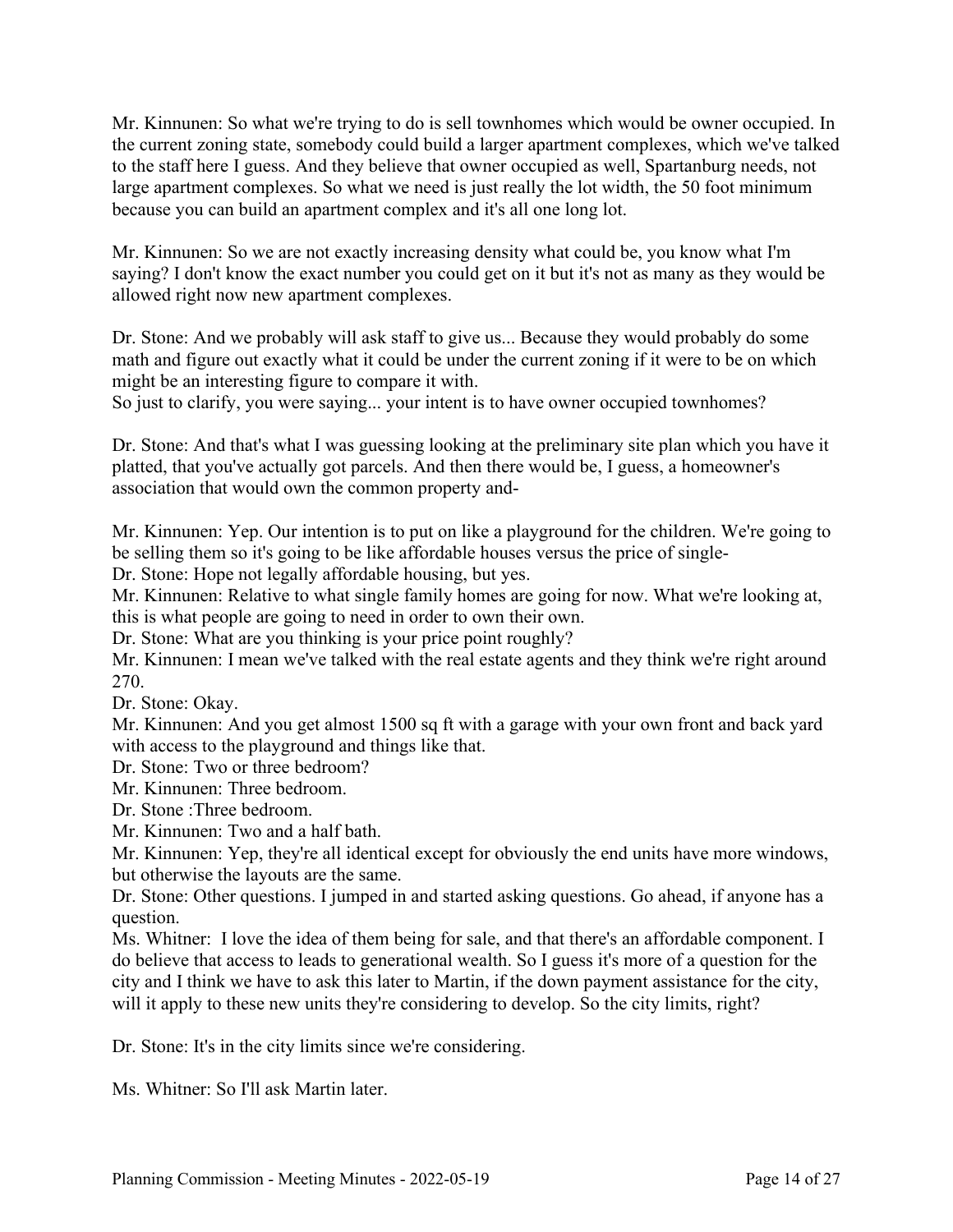Mr. Kinnunen: Okay.

Ms. Whitner: Yeah. Will you be using local talent to help them build and develop? Mr. Kinnunen: Local what? Ms. Whitner: Talent.

Mr. Kinnunen: Oh, yeah. We're from Greer so we build in Spartanburg, in Greenville, we've got all local guys. Ms. Whitner: Okay. So we have a talent pool here as well, so I just wanted to make sure that generational dollar within the economy. Mr. Kinnunen: Yeah. Ms. Whitner: ... from the Upstate.

Mr. Kinnunen: Yeah.

Ms. Whitner: One other question, will you be using any Minority businesses? Mr. Kinnunen: I mean we... I don't know exactly who owns every single business we do. We have a lot of suppliers, we have a lot of subcontractors, people that we work with. I don't personally know all the owners of all the businesses so I couldn't say yes or no. Ms. Whitner: Okay. Thank you.

Mr. Cunningham: I have two points. One, I understand that it is difficult for you to have a development within the trees and it's easier to start with a blank slate. What efforts, if any, can you take or do you typically take to conserve trees that are healthy and could be worked around. You mentioned playgrounds, some common area. Is that part of your evaluation?

Mr. Kinnunen: Yeah, for sure. We don't want to do more grading then we have to, those guys are expensive. So we'll definitely, in the green spaces not be mass grading it and turning it into all field for sure. The green spaces as are required by the city, but we're not trying to completely mass grade every drop of this land.

Mr. Cunningham: But the city will require you to plant certain of trees, but my question is more about the ones that exist. Mr. Kinnunen: Yeah.

Mr. Cunningham: Can you or do you typically work around some? Because it is not possible to work around all of them.

Mr. Kinnunen: Yes. We do not take down any trees we don't have to. Mr. Cunningham: Okay, yes. Second question. Talk to me about energy efficiency of the design having or incorporating windows, insulation that sort of thing to create efficient homes for power.

Mr. Kinnunen: Yes. I mean these are going to be as efficient as any modern home built today probably, more efficient because of the way they are built, they'll be less surface area in the outside. I mean we're not building extra thick walls for insulation but we're building new singlefamily homes right now that are going to go the same ways as these.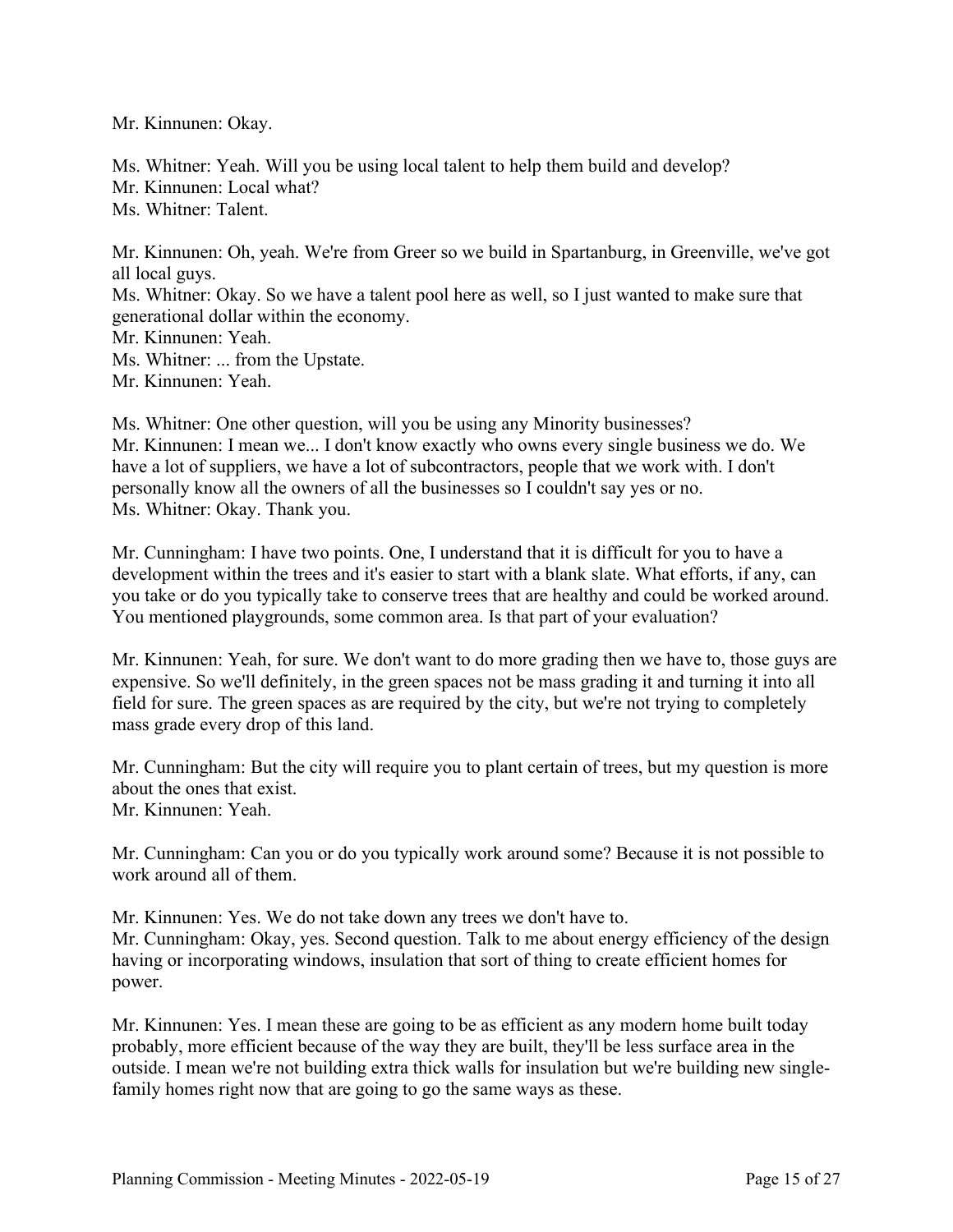Mr. Cunningham: So, no unique features on efficiencies?

Mr. Kinnunen: I mean not really, outside of the fact that townhomes are just more efficient because of the surface area-

Mr. Kinnunen: Townhomes are just more efficient because of the surface are of the outside is so much smaller than one single home.

- Mr. Spencer: Okay. Have you built any similar developments in the area?
- Mr. Kinnunen: Not in Spartanburg, but in Greenville. The Dunean Mills.
- Mr. Spencer: I am sorry, what?
- Mr. Kinnunen: It is called Dunean Mills. It was not exactly like this, but similar.

Mr. Spencer: Do you have an address for it?

Mr. Kinnunen: It is Sams Way, there is 28 units, it was Sams Way, Greenville. Mr. Spencer: I do not see anything on the plan for a playground, but maybe I'm missing something that's here.

Mr. Kinnunen: Yes, no. That was not given to our engineers when we had our green space and I've just been talking to everybody involved and we've been reaching out to people that live in similar situations like this and saying what brought you to want to move into this place? And one of them was a playground for our kids so we do not have to go far off because there's a safe spot nearby. Because obviously, with a townhome, you don't have as big of a yard as you would with a single-family home.

Mr. Spencer: Was that one of the items that you received some feedback on in the neighborhood public?

Ms. Whitner: Can you point around where that green space would be?

Mr. Kinnunen: Yes, just south of the retention pond. We are going to have X amount that we're required to have and we're not going to be grading out all that area and making it just grass. That's just an expensive... trees are better than just a field. The hope would be that it'll be along that edge and down just south, at the bottom where it's got the hammerhead. Ms. Whitner: Just wondering. And I know you probably any type of wildlife conservation just to make sure we don't have any.

Mr. Kinnunen: I don't believe so. Our engineer's here, but I don't think that we've done any wildlife surveys.

Ms. Whitner: The only reason, being from the north side, we had some bats that were mating, and we couldn't do any work for years because of the mitigation.

Dr. Stone: Making bats. Wow.

Ms. Whitner: Yes, it was the thorn in our side. So, I just would hate for us to run into that again. So just to be thinking along those lines in the process.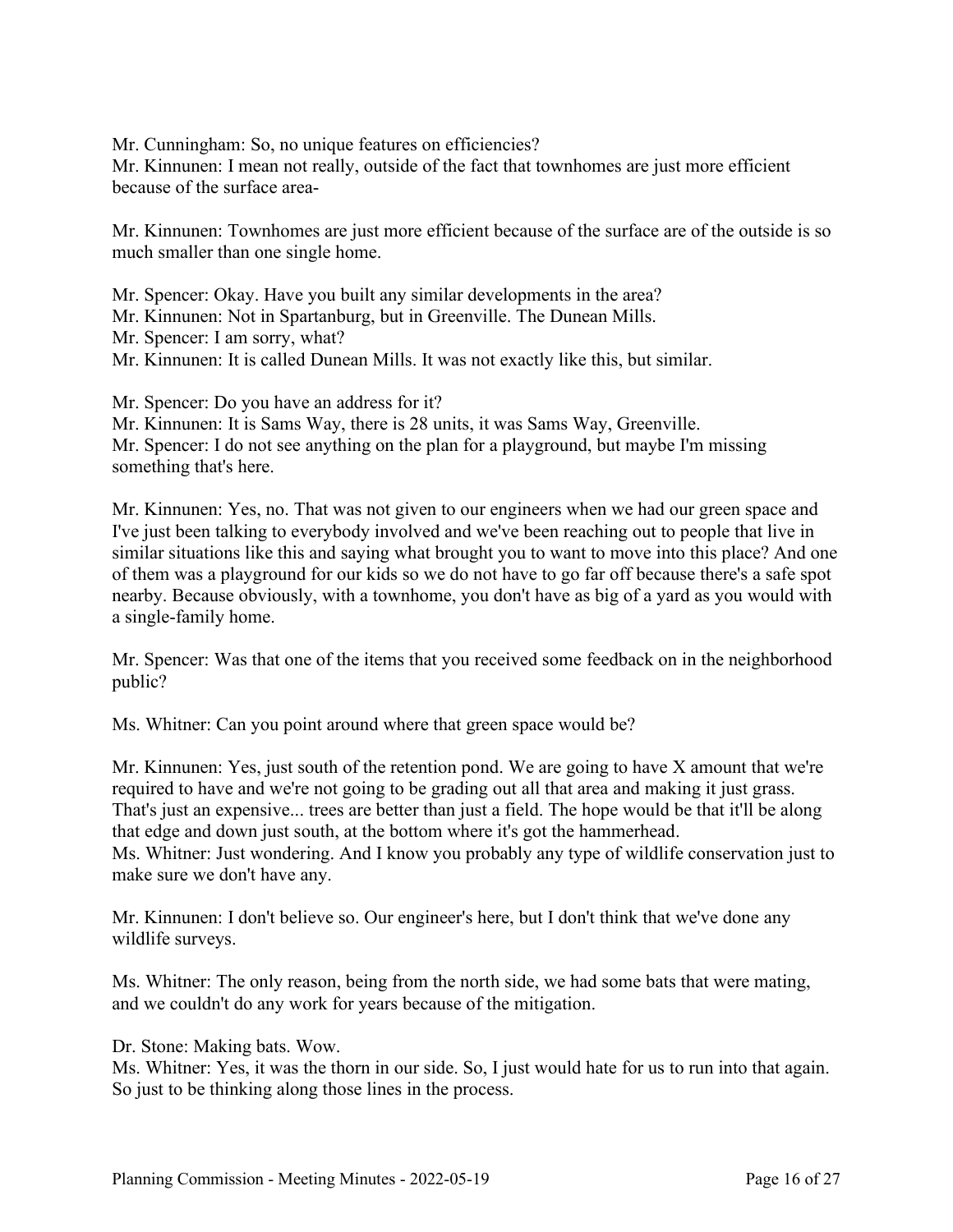Dr. Stone: That is a detention pond I'm seeing that will deal with some of the storm water runoff for that area, I'm assuming? Mr. Kinnunen: Yes. Yes.

Mr. Cunningham: Typically homeowner's association once you turn it over. And they are required to maintain that. Mr. Kinnunen: Yes. Yeah. Mr. Brown: One question for you. I'm sure you were a part of the public hearing. Mr. Kinnunen: Yeah.

Mr. Brown: So can you share what that experience was like for you and your organization? What type of feedback did you receive and how you responded to that feedback?

Mr. Kinnunen: It wasn't too bad. Honestly, it seemed like people were just concerned that we're going to ruin the pond from the neighborhood behind. But our engineer, he talked to everybody and you can't just do that. We have to follow the rules now, so that's why we have a retention pond that's going to make sure we're not putting silt into somebody's pond. And that seemed like that was most people's apprehension. Also, that they were concerned that we were going to build something really weird. But the reason why we need the PDD is because of the lot widths. Not that we want ultra-flexibility to do ultra-modern housing or something like that. Just, in order to do townhomes efficiently, you can't have extremely wide lots.

Mr. Brown: Thank you. Mr. Kinnunen: But it was good. It went better than I expected it to. Mr. Brown: Thank you.

Dr. Stone: We'll probably hear from some of those folks here in a minute. Other questions? All right. We'll give you a chance to say anything else after the public hearing. And I will offer anybody who wants to ask staff any follow-up questions. Anybody have one for Mr. Livingston. If you wanted to ask him what it was you were asked.

Dr. Stone: You want to go ahead and do the public hearing? All right, I will open a public hearing. The way this works is that anyone who wishes to address the commission about this topic can raise your hand and I will look for you and call you up. We'd ask you to state your name and address for the record and have about three or four minutes to make any comments that you would like to make. I saw that hand first.

Glenn Covington: My name is Glenn Covington and I am a resident of Cypress Creek development which is adjacent behind this property that is being proposed for development. I am also the property manager for the Cypress Creek Homeowner's Association. Our major concern about this property development, let me say this, we're not opposed to growth, as a homeowner's association. We have 55 homeowners in our association and we certainly are not opposed to growth. We just want smart growth. We do think the procedure, the site plan, the due process here, will take care of most of our concerns. But we want to express those concerns fully and adequately tonight, so that everybody understands our position regarding storm water drainage here. Did you include that information in the packet?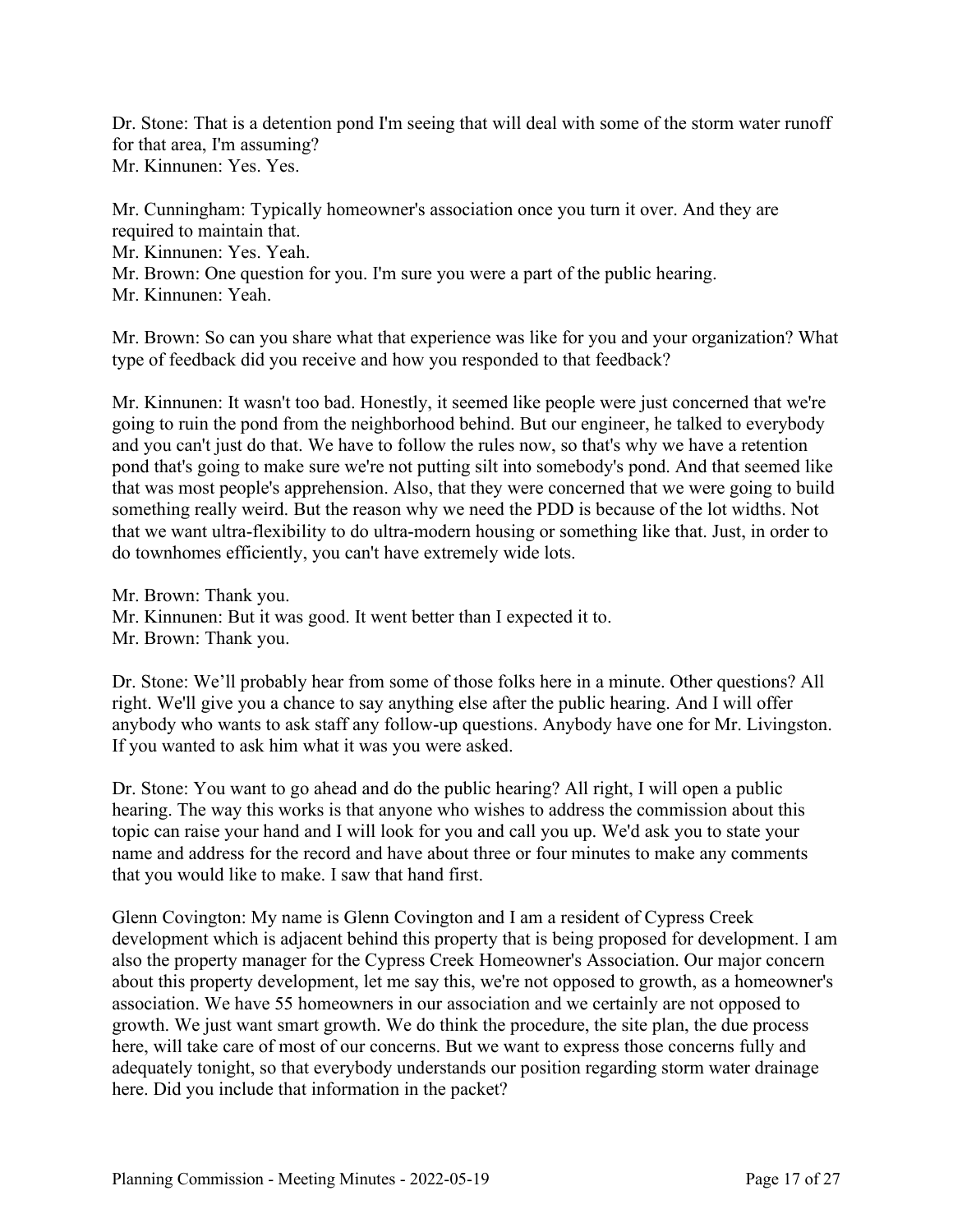Okay, in your packet, you should have the StreamStat report. And that StreamStats report was done on our land, which indicates the drain basin for the property that is included in this development plan. The blue dot on that basin is a dam for our pond that resides on our property that the homeowner's association owns. It's a two and a half acre pond that Mr. Oley built back in the '40s. And then Cypress Creek was developed. We purchased, on the development agreement that our homeowner's association owns this pond and the adjacent property around it. You should also have a site plan on our development. Okay? The development property backs up to this area right here. And there's two streams that feed our pond. The proposed development site sits on a crest between those two streams. Those streams feed our only pond, Holbrook Lake, Hathaway Branch stream, and eventually Lawsons Fork Creek. So, we feel, as homeowners, that exceptional care should be taken to control the storm water runoff in this project, but in construction process and post construction.

We have five major concerns here. That the runoff during construction be controlled with no sediment flow into the Oley pond, and the common areas owned by Cypress Creek Homeowner's Association. The second concern is that the current stream flow rates be maintained and not exceeded. Exceeding the current flows pose a flooding risk for the homeowners who are located between these two streams and downstream of our pond. And it also threatens flooding, in and around our pond common areas.

The third area that we're concerned about is trenching over and under streams that border adjacent properties to the development property. If you look at the post site plan by the developer, if you're on Main Street facing a development property, to your right is Little John property that is between Fosters and development property. To your left is the Fowler property.

Both of those properties have origins for these streams. That's where they start at. So we're concerned about any trenching across those streams to gain access to the sewer line beside Ingles. We feel like the sewer line should be accessed on Main Street.

The third area of concern, if you look in the pictures that we provided you there, we have five bald cypress trees in our swamp, a lowland area. That lowland area is fed by one of these streams. We don't want to threaten those bald cypress in any way and threaten two properties in that low lying area that's set adjacent to that area. And the fifth concern we have is retention pond. The developers show a retention pond, which I think, if you go through the site here, we will have to visit that retention pond, but we're prepared to do that with the developer. But we would ask the city of Spartanburg that our retention ponds from Ingles, the retention ponds from the filling station across from Ingles, there's retention ponds for this proposed developer. We're concerned that those retention ponds that are in place now don't get inspected by the city and the city doesn't require owners to maintain the ones that are already in place. We find plastic and we find beer cans and everything in a low lying area because of what's currently there now. Yes, we're prepared to work with the city and reviewing site plan preparation for the project. These are our major concerns regarding this project.

Mr. Cunningham: I have a couple for you. The homeowner's association, do you collect dues that are designed to help manage the silt buildup in this pond?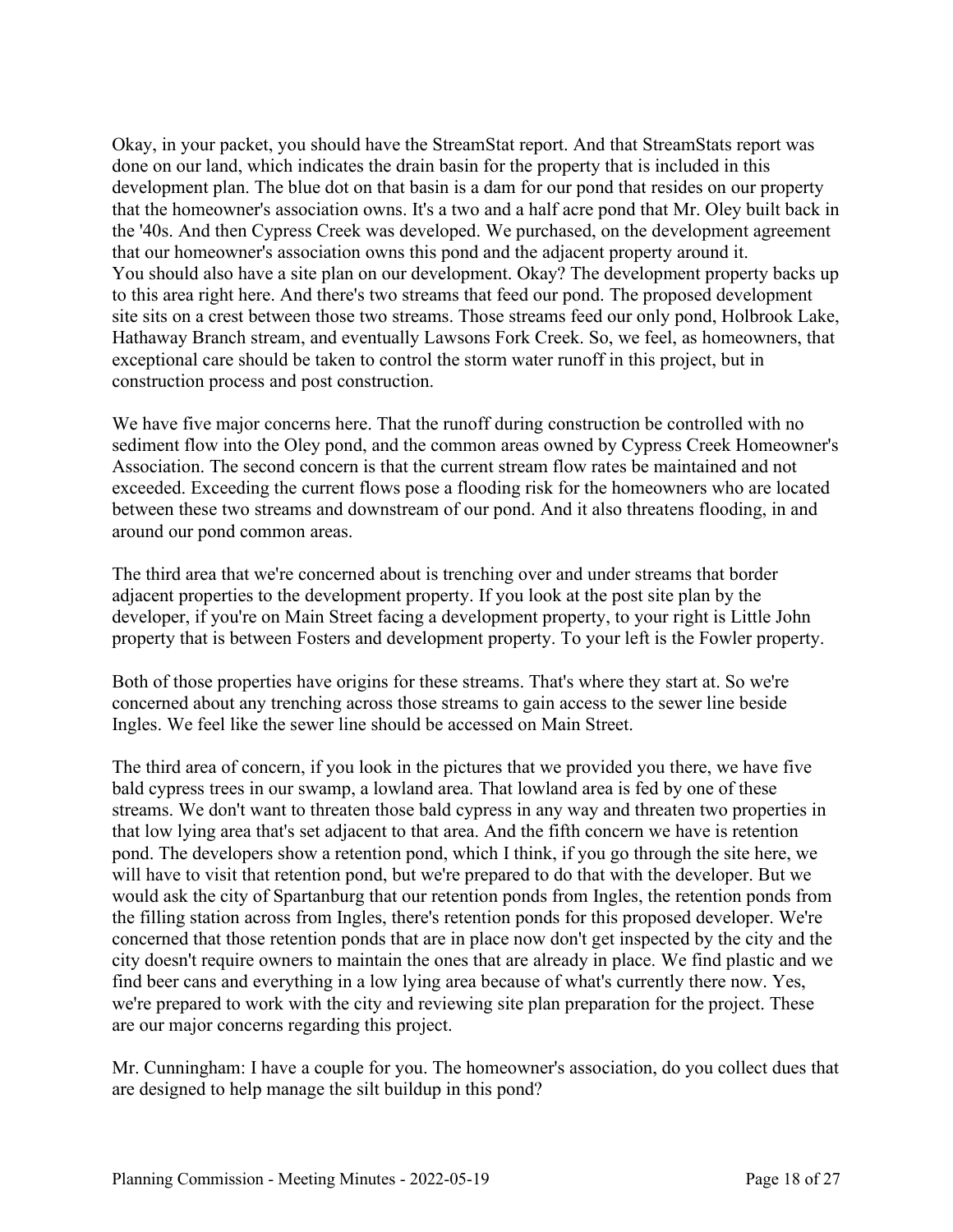Mr. Covington: Our dues are \$150 for household per year.

Mr. Cunningham: Okay. The pond, is it a recreational pond? Or just a cosmetic? Do you fish in it?

Mr. Covington: Yes, we do fishing, yes. We throw the fish back in, though.

Mr. Cunningham: On the inbound creeks, you said there were two?

Mr. Covington: Yes.

Mr. Cunningham: Have you constructed forebays to help manage the silt building up in the pond? And then forebay is a structure that goes across the creek, which in some cases has boards that contains the silt out of the pond, then you excavate the silt annually as part of the lake maintenance.

Mr. Covington: We have not constructed anything like that. I'd be interested in getting some information that, though.

Mr. Cunningham: Have you every had to excavate pond to manage the silt buildup?

Mr. Covington: We have excavated one time in a small way to maintain flow of that one stream. Mr. Cunningham: I live on a piece of water that deals with silt with the other homeowners and it is a constant battle.

Mr. Covington: Yes.

Mr. Cunningham: We are the recipient of that construction and development on us to manage the silt in accordance with the law, but we're the guys that pay to have the silt removed. So I was just curious whether you have... because it looks like you have a fair amount of buildup in some parts of the pond.

Mr. Covington: Yes, we do. We understand as a homeowner's association that we have to maintain that pond and that cost burden is us. But we also are noticing the fact that silt that's produced by a development like this should not be coming in our pond. Mr. Cunningham: Thank you.

Dr. Stone: Okay? Thank you. Mr. Covington: May I get, from Dustin, the company that he represents?

Mr. Kinnunen: Jupiter Contracting.

Mr. Covington: Jupiter. Do you have a business card?

Mr. Kinnunen: Yeah.

Mr. Covington: Okay.

Mr. Spencer: Who else would like to speak? Mr. Brady come ahead and we'll get you ready to go next.

Katie Hill: Hi! My name is Katie Hill. I was actually out of town last week when the informational meeting was held. So I wasn't able to come. But he has shared so much with me so it's been nice to get that feedback of what was heard last week. And it eased my mind a little bit. So our property we just bought in Cypress Creek, we're at 21 Knee Run, so we border the property that's proposed with the townhomes.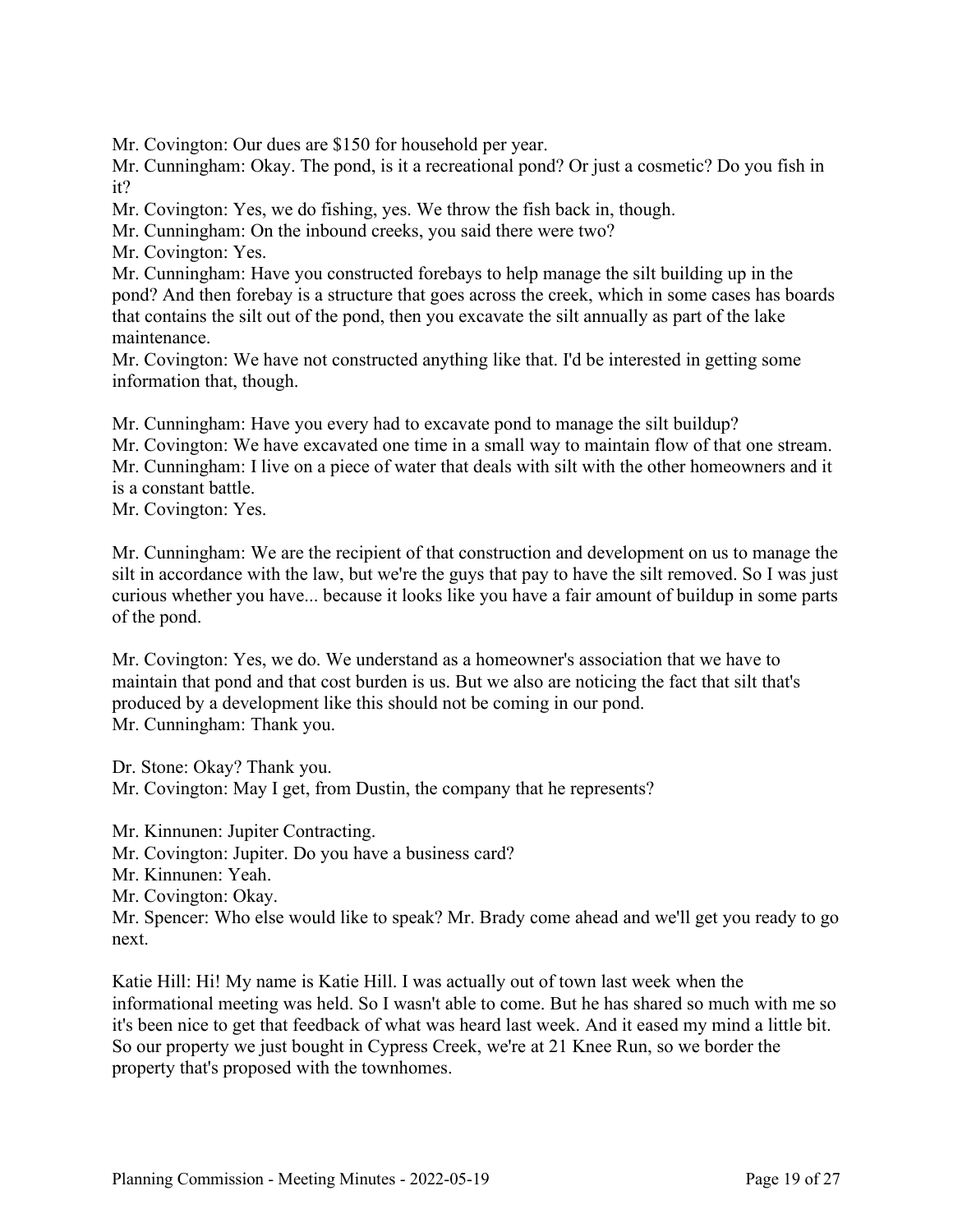And so I guess, just as someone who has really no background in any of this, I never had to deal with it before, I guess my concerns and thoughts about, actually right now, there's a wooden fence back there that I guess borders that property and then our property. And so, as I'm thinking about what it would look like at the very end, where he has that turnaround to go back out, I guess, I'm just curious how that's going to impact our living, in our backyard. It's why we bought it. It's this beautiful... we don't see anything. It's a beautiful property that's just wooded and green and deer always coming and running through and all kind of wildlife. It's beautiful. And so I guess I'm just curious what is that going to look like for our family as we're living back there? What are we going to see? What are we not going to see?

And so, yeah, I guess those are the only things as I'm thinking through it, our neighborhood, because we also back up to Ingles and we have a lot of... we hear a lot of that traffic going on East Main. Sometimes it's pretty loud. And so I guess with something coming in like this, we're just curious, what's that going to look like? What are we going to hear more of? What are we going to experience? Is it going to be a problem if we decide to sell down the road? Is that going to be something that nobody's going to want to buy our house if we have this... I don't know. I don't know if I'm going to see anything.

I guess that's the whole point is, is there going to be some brick or wooded fence or are they planting other trees where we won't see anything? I guess it's just a lot of questions and we just don't know. But that's just my concern as somebody who lives right there, is how will our quality of life look as we're living in our back yard? So yeah, I don't really have any huge questions, I just wanted to be here as the person who lives in that property that's going to be built upon. So, that's really helpful.

Dr. Stone: I 'll ask Mr. Livingston to comment on this later. But my understanding is there are buffering requirements that will be a part of site plan, will be between a B whatever, B1 and an R15. There's... I'm going to look at you and I hope you're going to nod at me... he's nodding. There're buffering requirements. And I'll get him to comment later because he knows that ordinance better than I do.

Katie Hill: Okay. Awesome. That's all. Thank you for just letting us speak. Mr. Spencer: Thank you.

Dr. Stone: Who else would like to speak? My commissioner of colleagues, help me if they see a hand that I'm not seeing. If no one else wishes to speak, I'll entertain a motion to close the public hearing.

Mr. Spencer: So moved. Mr. Brown: We got a hand.

Dr. Stone: OH, wait. Go ahead. Go ahead. Mr. Nunnen: I am Thomas Branch Nunnen the engineering for the project. Dr. Stone: All right. Mr. Nunnen: Just basically here to answer any questions the would have for us. Dr. Stone: Okay.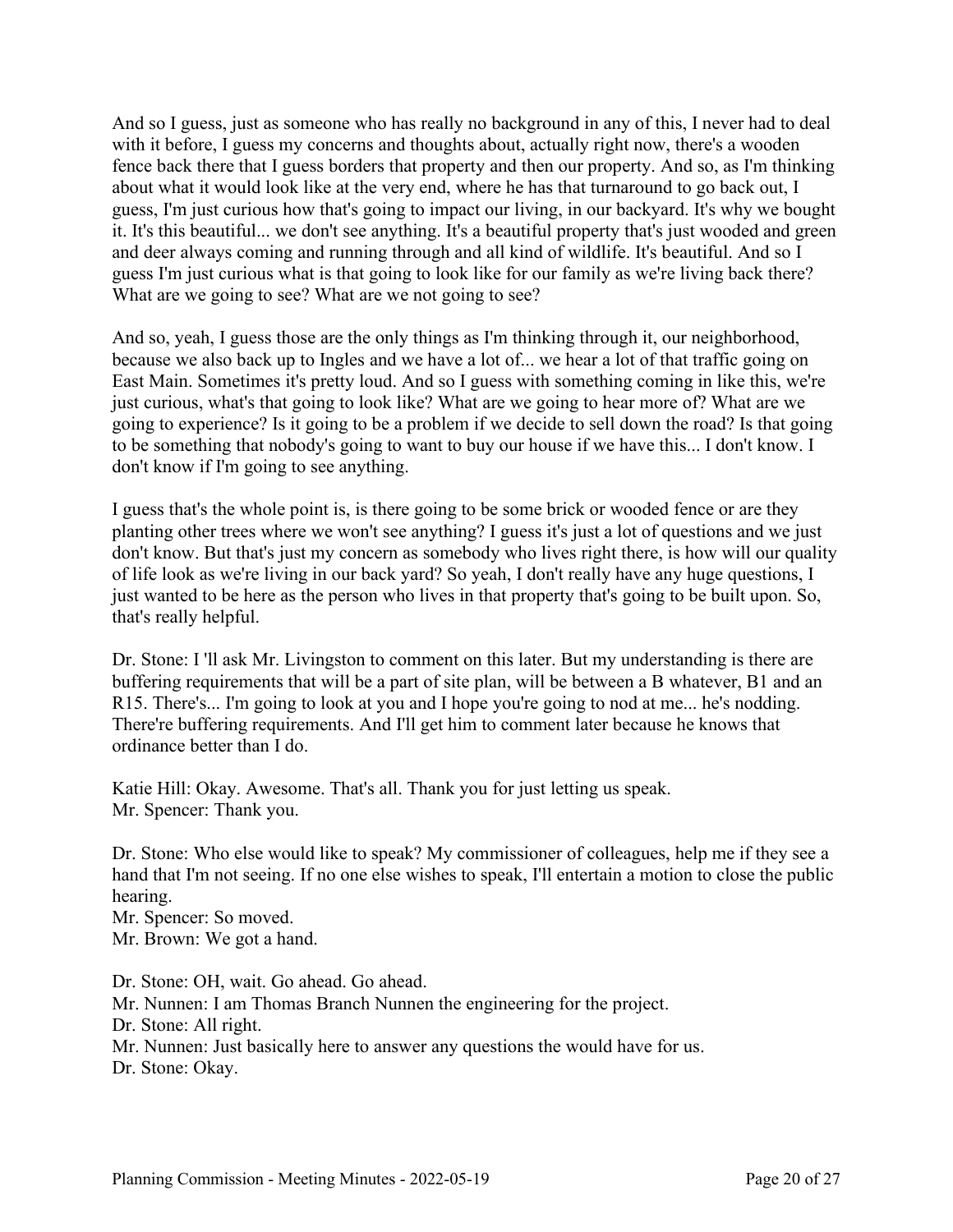Mr. Spencer: So why is the retention pond on the side as opposed to the back of the lot? Since it appears from the mapping and the information in the packet that the water's flowing down from Main Street, not to the side. Wouldn't it make more sense to do that? I'm no engineer, but I'm just curious.

Mr. Nunnen: That's correct. So, as the waterway approaches the back of the property, you have more buffering, because we have to balance A. for protection of the stream itself. And B, because like you said, low point of the property. So at this location here we are able to A. stream water to the pond, and still keep enough buffer for it to keep the creeks clean. Best way to keep sediment out of any creek is to provide as much buffer as possible. That's why the pond is shifted further north right there on the bottom corner on that map.

Mr. Spencer: And by buffer you mean an undeveloped area, trees, whatever.

Mr. Nunnen: That's correct.

Mr. Spencer: And so, how many feet of buffer is there on the southern portion of the drawing that we're looking at now? Basically it looks like a turn area or a cul-de-sac to the property line.

Mr. Nunnen: Well, the smaller widths are 20 feet and there. And the thicker widths are 30 feet and they're? Is that right?

Mr. Spencer: So it looks like less than 10 feet between the cul-de-sac or parking area at the bottom and the property line. Is that a fair interpretation on that part?

Mr. Nunnen: It's probably about 20 feet between the back portion of curbing and the back property line. I think we tried to explain a little bit earlier, the real reason a standard B-line is the width of townhomes themself. A 50 foot townhome is just not marketable, pretty much. We've had a couple developments and never had issue there. Everywhere we go, we do Simpsonville, City of Greer, City of Greenville, a standard townhome is probably about 20, 25, maybe 30 for some of the more luxurious ones. They do it with affordable townhomes. They are definitely going to do them 20 to 25 foot width. So it's not really a density issue, it's more of a you just can't market a 50 foot townhome.

Mr. Spencer: If it becomes necessary based upon addition information in study to increase the size of the buffer to address concerns of some of the neighbors that we've heard. And also, does the project make economic sense if there is one or two fewer townhomes on that bottom portion of the development? Or no?

Mr. Nunnen: It's pretty tight, to be honest with you. The second issue you have is you have a sewer line coming through the back portion right there, I believe, if not mistaken, that T turnaround is allowed inside that buffer. Is that correct? Meeting Member: Mr. Livingston?

Mr. Livingston: We'll have to check, but I don't believe so.

Mr. Nunnen: But I think you're more interested in the screening than the buffer itself. Mr. Spencer: I think that's fair.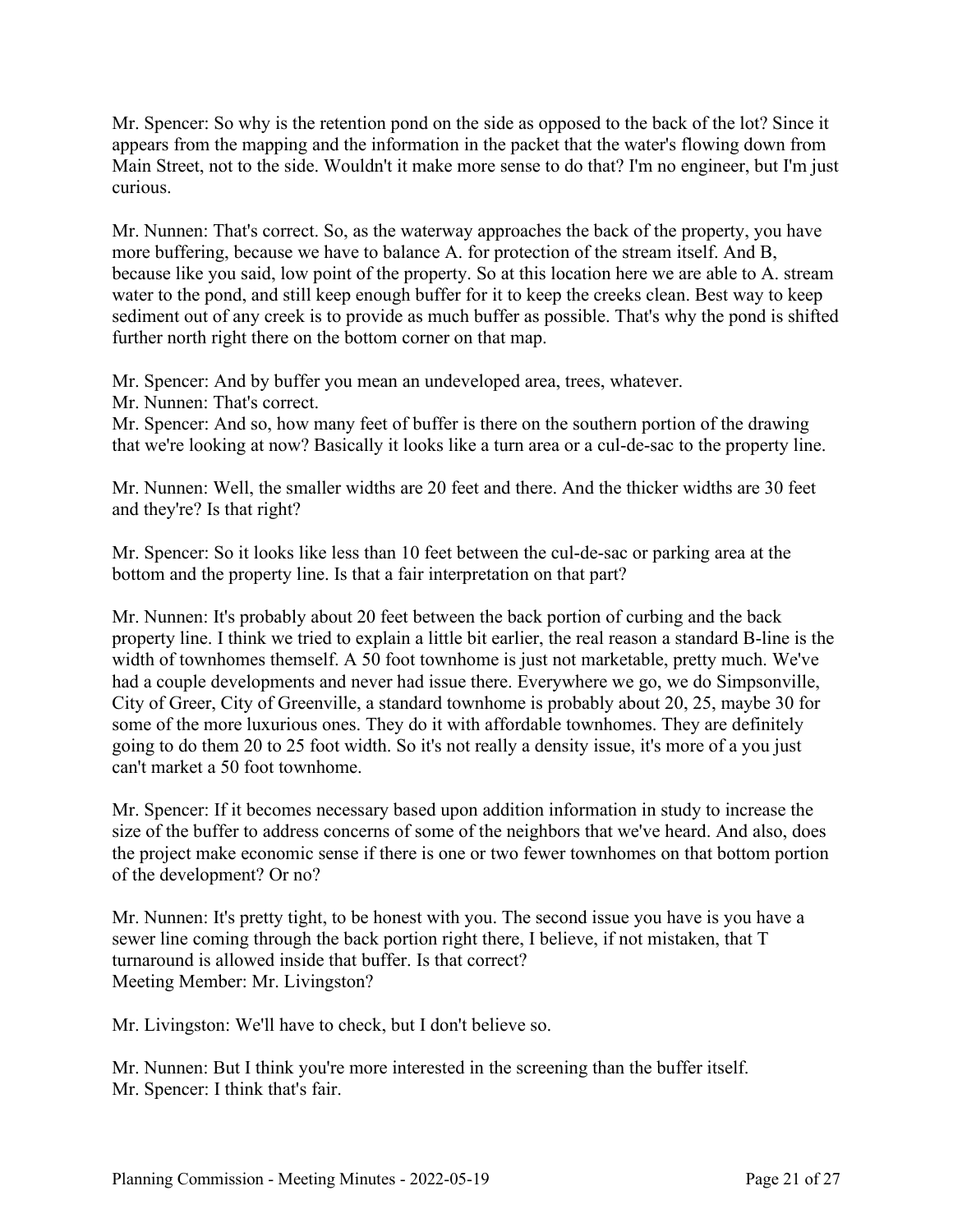Mr. Nunnen: Yes, the screening in that area is very doable.

Mr. Cunningham: Is there screening plan now on this view or that's the property line you see here.

Mr. Nunnen: I believe screening is required on all developments.

Mr. Cunningham: But it could be a fence, it would be wood, it could be further options as to how the stream... so that could be worked out with potential neighbors, adjacent landowners as to what's possible.

Dr. Stone: Mr. Livingston said he'd answer that question after the public comments. I'm curious. So I'm assuming that you will have storm water drains throughout that will feed into that detention pond. That it's not just natural water flow, that you will actually be routing water into that retention.

Mr. Nunnen: That retention pond is for the development only. It's not picking up outside water. We do our best to keep sewer water out of the retention pond, unless it be a wet pond or something of that nature. This is not that. It's not large enough to be wet pond.

Dr. Stone: And it's a detention pond which doesn't always hold water. It holds water when it rains and lets it percolate into the ground naturally. Correct?

Mr. Nunnen: That's correct. So it has to meet storm water ordinance. We hold enough water to offset any extra water that would be produced by the site and will released at what a predeveloped rate. Everything's flowing out downstream. Another benefit of a retention pond is it saturates the ground water, also. It helps with that.

Mr. Spencer: And you've done this sort of work with Jupiter Contracting before?

Mr. Nunnen: We have done probably 30 to 40 townhome lots the past five years. This is our first one with Jupiter. But a townhome built like this, we've probably done about 30 or 40 in the upstate in the last four or five years. My understanding, they're not a tract builder. We do a lot of the tract builders, Dan Ryan, Ryan Homes. My understanding, these are probably as close to custom as you'll get in affordable housing, which is wonderful.

Mr. Spencer: Will it be possible, based on what you heard Mr. Kinnunen say about their plans for keeping as much of the trees that are there, based on your experience with similar developments? Or, what do you think?

Mr. Nunnen: Trees are a two-edged sword. Anytime you build a townhome development or a single family or build a town home, development or any single family, that either, A. you have to protect the new development or B. as far as the trees falling on to the property... But what we have shown here, anything gray and blue are very minimal on this site because it's flat enough. A lot of the trees are up front are, I don't know if you noticed it or not, but they are actually in the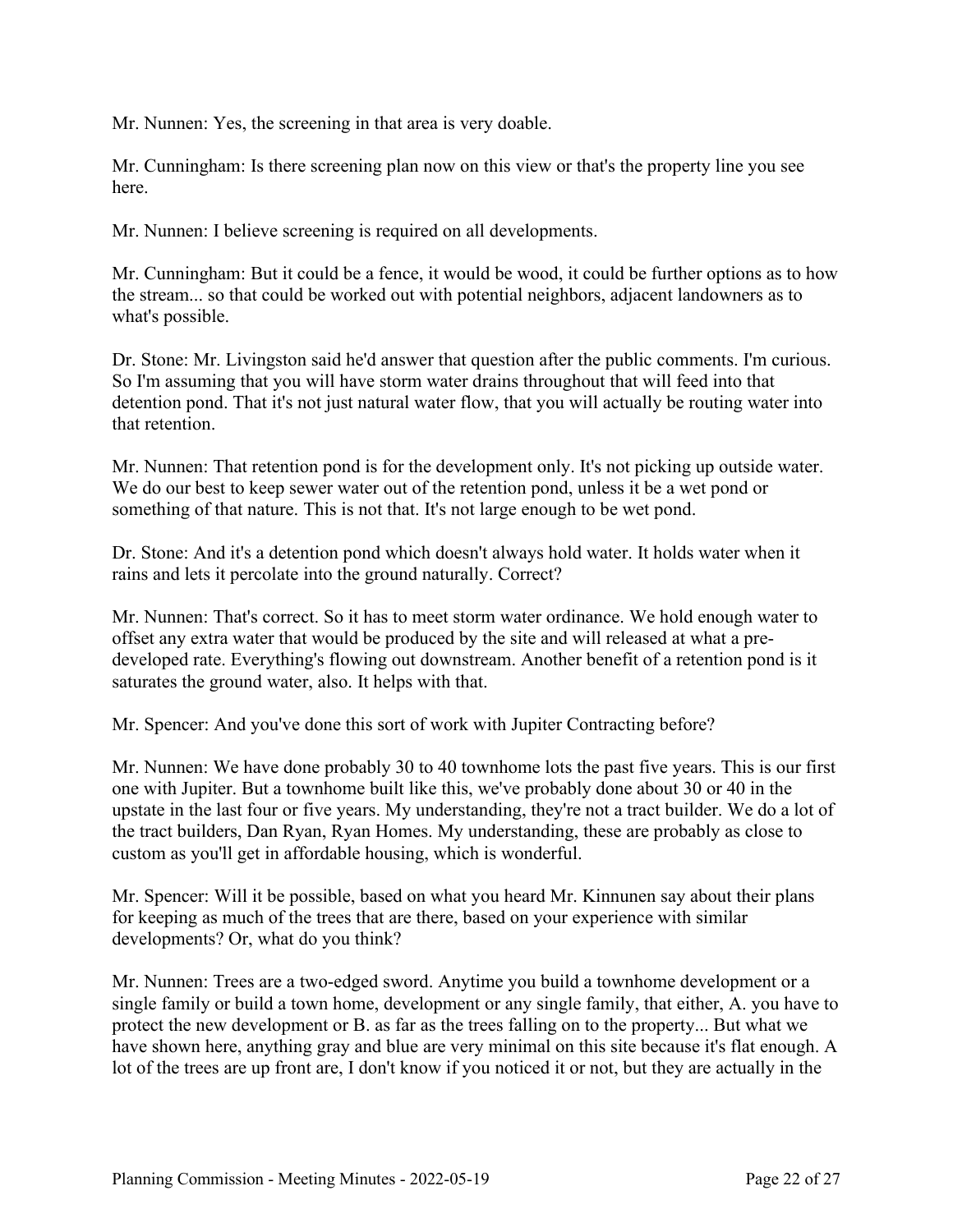right-of-way. So the buffer up front will probably preserve part of the right-of-way itself since we are not allowed to develop in the right-of-way without programming and things like that.

Mr. Spencer: And based on your experience, are you satisfied, given the concerns of certain residents have expressed about the water volumes and flows, that what's drawn up there is currently configured as sufficient to ensure that those concerns do not come to fruition?

Mr. Nunnen: Yes. Any time you have a development, nowadays, and especially with rules and regulations to be permitted through, we have to reduce those flows. And then when they see a... as far as the impact they see actually from us as far as water quality and volumes and things like that, it's greatly reduced. It's actually a benefit to any flooded area below the development nowadays. I'm not sure what it's part of as far as the 10 year, the 25 year storm event. That means a storm event that's expected every 25 years. And I think our floodplain's based on a storm event that's expected every 100 years. So the retention pond will definitely reduce the burden and... It's tough, it's another hole no one expected to be there, right. We also have to watch that we are balancing, we are bringing the flow as what it is now. We don't want to cut the flow in half for any means.

Mr. Spencer: Right.

Mr. Nunnen: ...because then we draw off the pond. That would utilize the retainer, as it flows through there, it has really adverse conditions and... that make sense?

Dr. Stone: I will allow it. We don't usually let people come back.

Dr. Stone: And if you have a question that you're wanting to ask, you can ask it of us. We don't usually do these back-and-forth interrogatives.

Mr. Covington:This is going to be a comment. Dr. Stone: Okay.

Mr. Covington: Walked this property two days ago, just to get a fixation in my mind to make sure I really understood where these two streams are fed from. If you look at the map again, this corner right here drops off to the stream probably an elevation of 12 feet. That corner, where they propose to put the sewage line will have to be filled for them to put that line in, number one, and number two, to get that up to height. That's the area I'm most concerned with about drainage control. So as we move through this process, we're being engaged with the process and what is it you asking.

Dr. Stone: Okay. Mr. Covington: Okay? Dr. Stone: Thank you. All right, there was a motion and a second on the table to close the public hearing. All in favor, say aye. All:Aye

Dr. Stone:Opposed? And the public hearing is closed. So now we have the opportunity to ask questions of staff, or of anyone else if they need to do that, and also of the developers as well.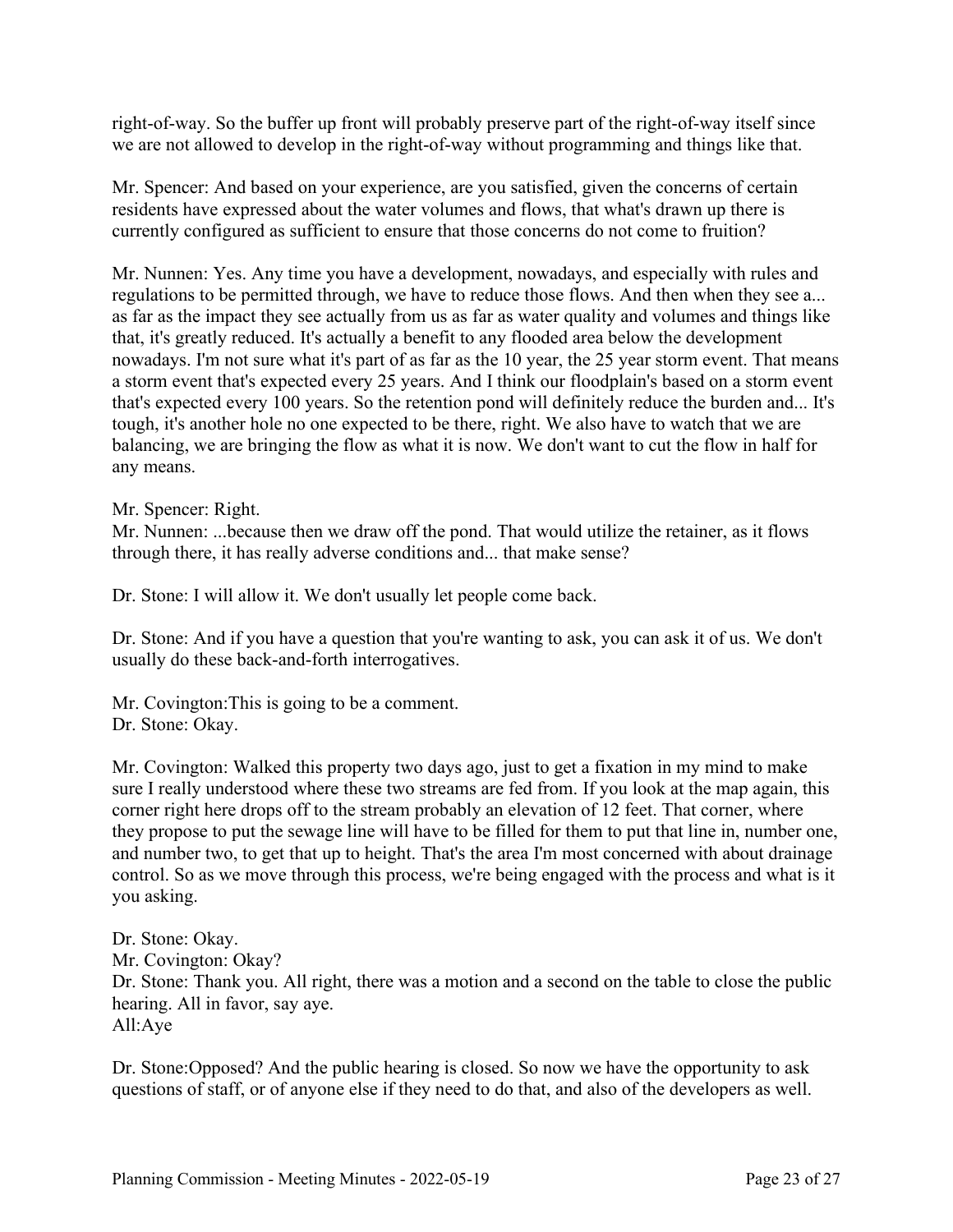Mr. Livingston: So I thought I'd answer a couple of the questions in that came up and try to respond to those. One of the first questions is the homeownership program. Is this development going to be for a city's home ownership program? The answer is yes. The home ownership program is based on the applicant. If an eligible applicant chooses to buy here and they're eligible through bank financing, then yes they would be eligible for the ownership program. One of the questions that was asked was about buffer yards and setbacks. Typically, you can build parking areas and curbing in a setback. We need to check on the buffer yard. That is about, I daresay, 40-foot setback to the rear. And then there's also a buffer yard requirement for landscaping any fence in the back of this property as well. That's buffer yard number three. They're numbering based on the intensity and usage between the developments. Since this is a specialty development adjacent to single family, we have to look at buffer yard number three, which is three canopy trees for every 100 feet. It's based on the width of the rear yard. So we'll be looking at that during the site planning and then process the issue. We can make a condition that they try to preserve as much of the trees as possible in the rear of the development as well.

Right now I think sidewalk is going to be required on the front of the development, so that will affect the number of trees in the front of the building as well. Typically, DOT does not like trees on their own roads, so that's something the developers will have to consider as well.

Dr. Stone: If this remained B1, I don't know the acreage, how many units could you think... I suspect you knew I was going to ask that question, I was hinting at it... about how many units could go on that as it's currently zoned if it were apartments.

Mr. Livingston: So there's 153,000 square feet approximately. You take that number, divide that by the 1800 square feet per unit. You can build about 85 apartment units in that site. That's subject to landscaping, streets, buffer yards, setbacks and other requirements and still more requirements. So it may be lower than that, but that's the maximum that would be allowed.

Dr. Stone: You could do a couple of buildings that would be two or three stories. That would accomplish some of that development.

Mr. Livingston: Yes, the zoning ordinance does allow for that. Let me run back. For a couple of buildings, it has to be a minimum of two acres. Mr. Spencer: That would be what?

Dr. Stone: Over three.

Mr. Spencer: It's close to four.

Mr. Livingston: You got three acres, so multiple buildings is allowed on that property. Dr. Stone: I like for people to know what's... if there's a change being proposed, I do kind of want people to know what's allowable as it currently stands. Just for the audience and the commission to have that.

Dr. Stone: Other questions for staff? Or for the developer for that matter. Is there information members need to know to help make their decision, that would be my question. Or, I do want to offer the developer an opportunity to respond to anything. I guess, Mr. Kinnunen, I do have a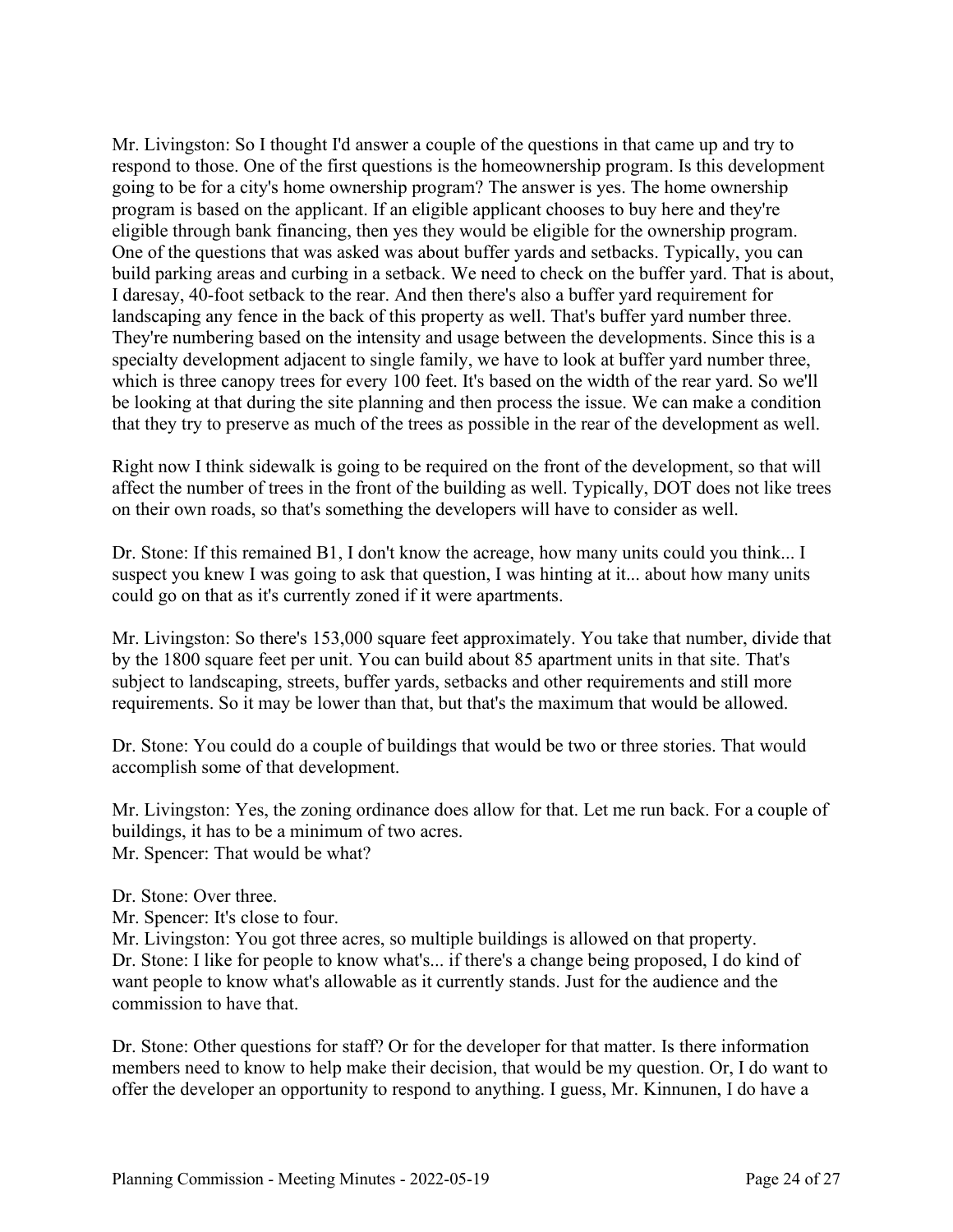question. The sewer line, is that... this may actually be for the developer... sewer has to go where sewer goes. I guess sewer has to go downhill. That might be a question of why they're engineering the sewer line to go the direction they're going.

Mr. Livingston: The sewer typically is covered by the Spartanburg Water and Sewer District and they will make a determination if they're actually going to allow to tap on that portion or they tap on the street. They may have already had consultations with Spartanburg Water and Sewer, but that's certainly a question we can ask od the developer.

Dr. Stone: All right. Any other questions?

Mr. Brown: That was going to be one of my questions, regarding the sewer. If they have to tap in to the street, it will require a street cut.

Mr. Livingston: It depends. What we learned today, it depends on the line size. Mr. Brown: Okay Mr. Livingston: Something this large, probably it will be in the street, but again, we'll have to consult with Spartanburg Water and Sewer. I'm not sure. Mr. Brown: Okay.

Dr. Stone: Okay. Does the developer want to make any other comment or respond to any of the or answer any of the questions he might have heard. Just in case you want to...

Mr. Kinnunen: Yeah, the only thing about the going into the street is, obviously, this Norwell property hinges away from this main street. And you're correct, sewer needs to flow downhill, so in order to tap into that, it would be an extremely expensive pump station that would have to be installed along the site. It's not that we just go on and tie into East Main Street, it's just the elevations work to go to the back.

Mr. Nunnen: Plus it's in your favor. You put a loud pump station if you had the option. Mr. Kinnunen: Yeah. So, it's not that we don't want to, but that's just the way it works. Dr. Stone: Okay. Any other questions?

Well, here we are. Who wishes to... we're in board deliberation so, what do you all think?

I'll go ahead and start. I was giving Mr. Spencer a chance to go first, but all right. So, here's what I like about the project, I do think that the level of density is not a concern for me. I'm generally in favor of increasing density in the city. Particularly along the corridors. This is, at least on a couple of sides, surrounded by business. B1 or B1 PDD seems to be an appropriate zoning classification and that zoning would allow them to build owner occupied town homes at a fairly impressive price, if you ask me. Add 30 properties at that price to the tax rolls, that's some pretty good taxable wealth on the city. I do have faith in the process of site plan review that will involve all of the city departments that have to be involved, Police, Fire, Stormwater, Spartanburg Water, and all those, to work out the site plan and to establish appropriate buffering between that and the neighborhoods. My inclination is that I will support this project. I support this rezoning.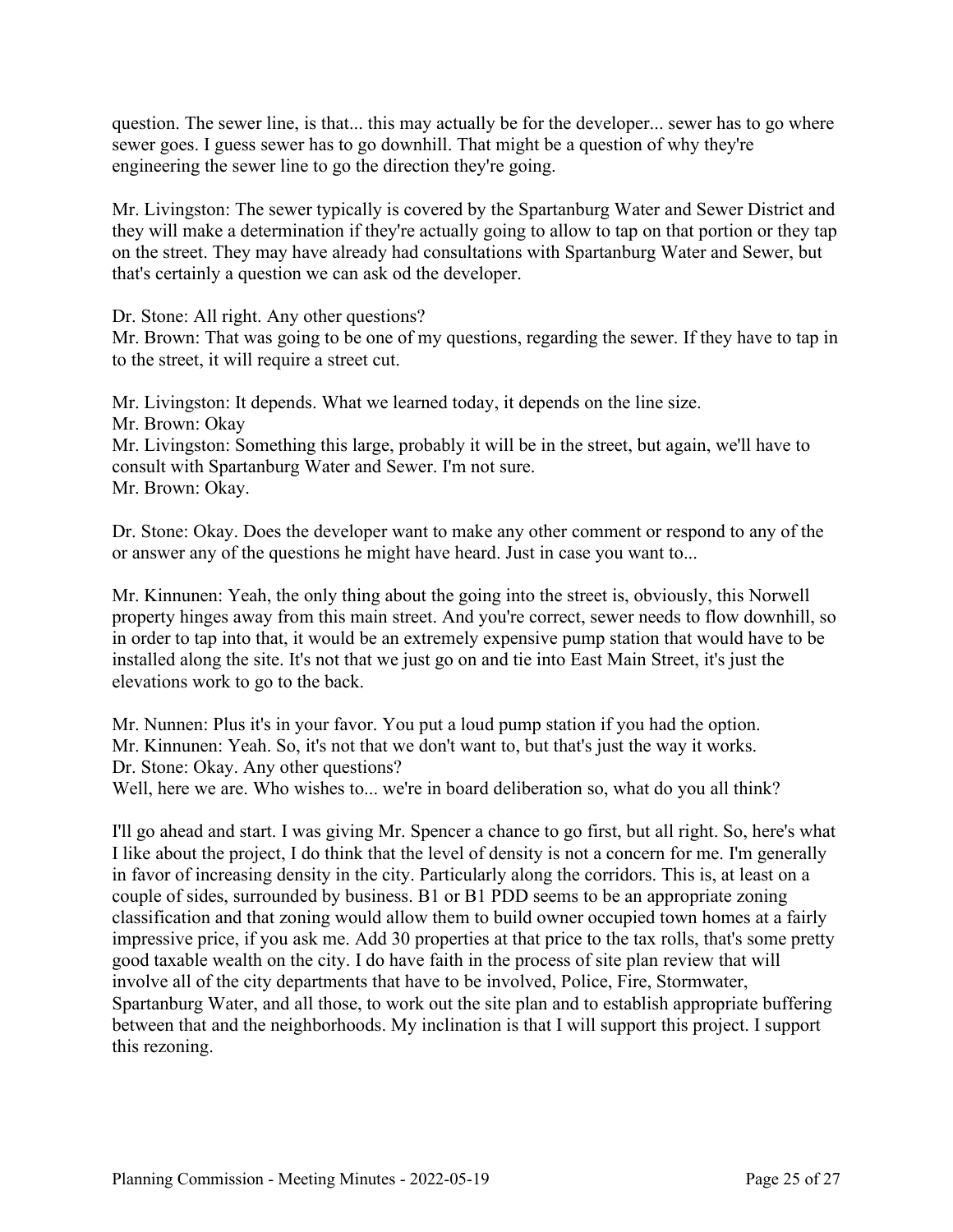Mr. Cunningham: I agree. I am in support. I think the density versus apartments is appropriate. I think the engineering issues can be resolved.

Mr. Brown: I agree.

Mr. Cunningham: I don't see any negatives as long as the communication that's gone on, stays that way. Reasonably high.

Ms. Whitner: I'm in agreement with the two gentlemen. Both sides of the... I'm definitely encouraged by the home ownership and creation of generational wealth. And by providing an opportunity to buy the town homes, I see that being as far as. I'm very excited to see this project... and also the fact that you used local talent, it puts dollars within the economy, so I'm excited to see it. It's going to be good.

Mr. Cunningham: One of my healthy-Dr. Stone: Yes sir.

Mr. Cunningham: Over time contention and reservations is in conformance with the comprehensive Plan there's no change as far as I understand it.

Dr. Stone: I think you're correct and I agree with that. And I agree with my colleague's point about owner-occupied. I think that's something that I agree with the city has needed some additional opportunities for people to purchase town homes rather than rent apartments.

Mr. .Spencer: I agree as well. Dr. Stone: Seems like we're ready for a motion. Mr. Cunningham: Move we approve the rezoned to B1 PDD. Ms. Whitner: I second. Dr. Stone: It's moved by Mr. Cunningham, seconded by Miss. Whitner, to approve the recommendation for the property to be rezoned to B1 PDD and recommend that to City Council. All in favor, please say aye. All: Aye

Dr. Stone: Any opposed, likewise. We are recommending.

I'm going to open this up back further so I can say this right for the record. The request to rezone 2721 and 2751 East Main Street, Tax Map 7-09-00-024.00 and 7-09-00-024.01 to rezone to B1 PDD is approved and will be recommended to City Council. That will go to the Council, I believe, on June 13th? On June 13th. There will be another public hearing before City Council on June 13th.

**On a motion by Mr. Cunningham, seconded by Ms. Whitner, the motion to approve the rezoning request was approved by a vote of 5 to 0**.

All right, the next items of business are site and landscape plans approved since April 21st. There were three. If anyone has a question, I'm sure Mr. Livingston or one of his colleagues will answer those.